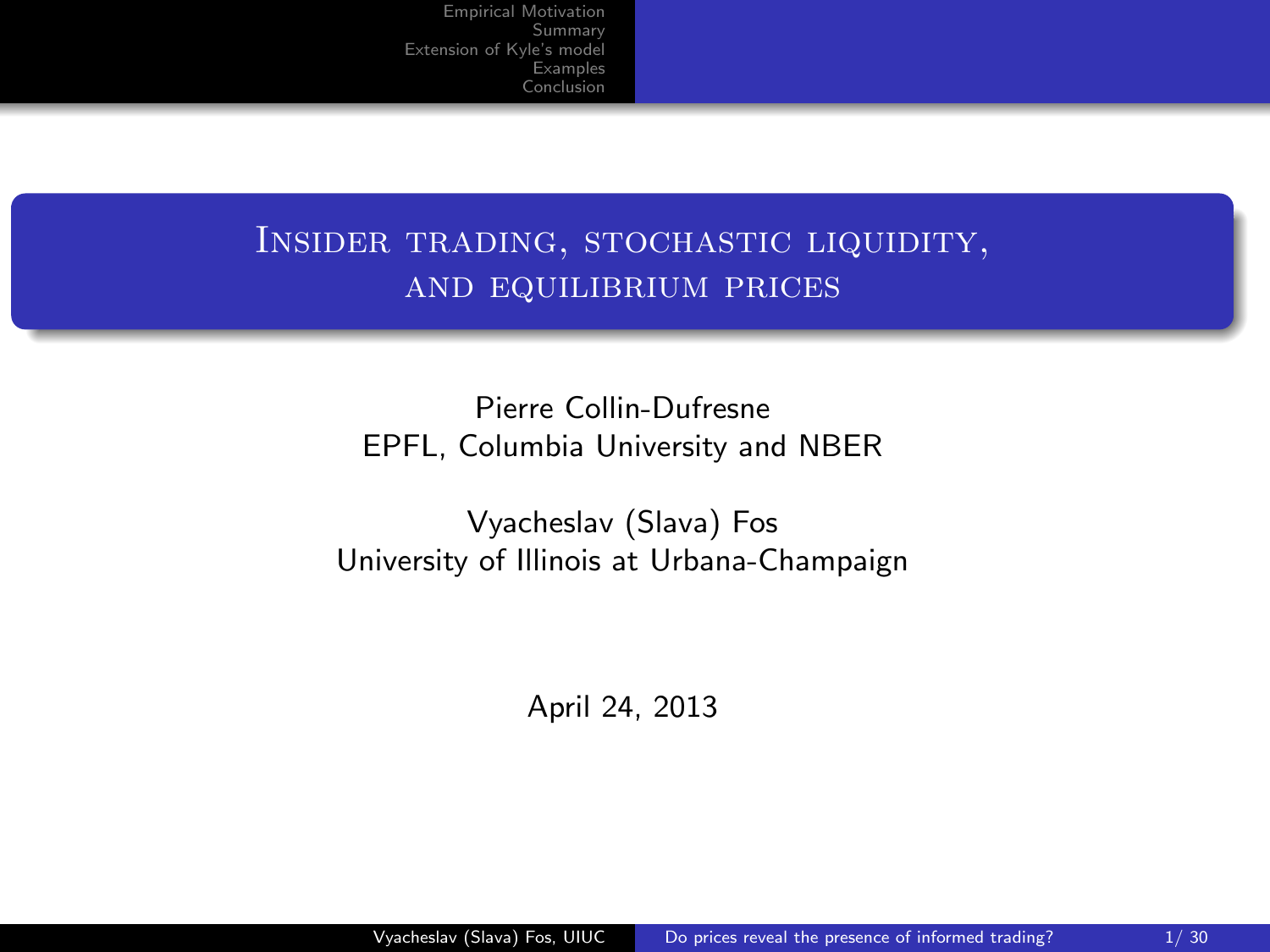Do measures of stock liquidity reveal the presence of informed traders?

<span id="page-1-0"></span>Measures of trading liquidity should be informative about the presence of adverse selection (Glosten and Milgrom, 1985; Kyle, 1985; Easley and O'Hara, 1987)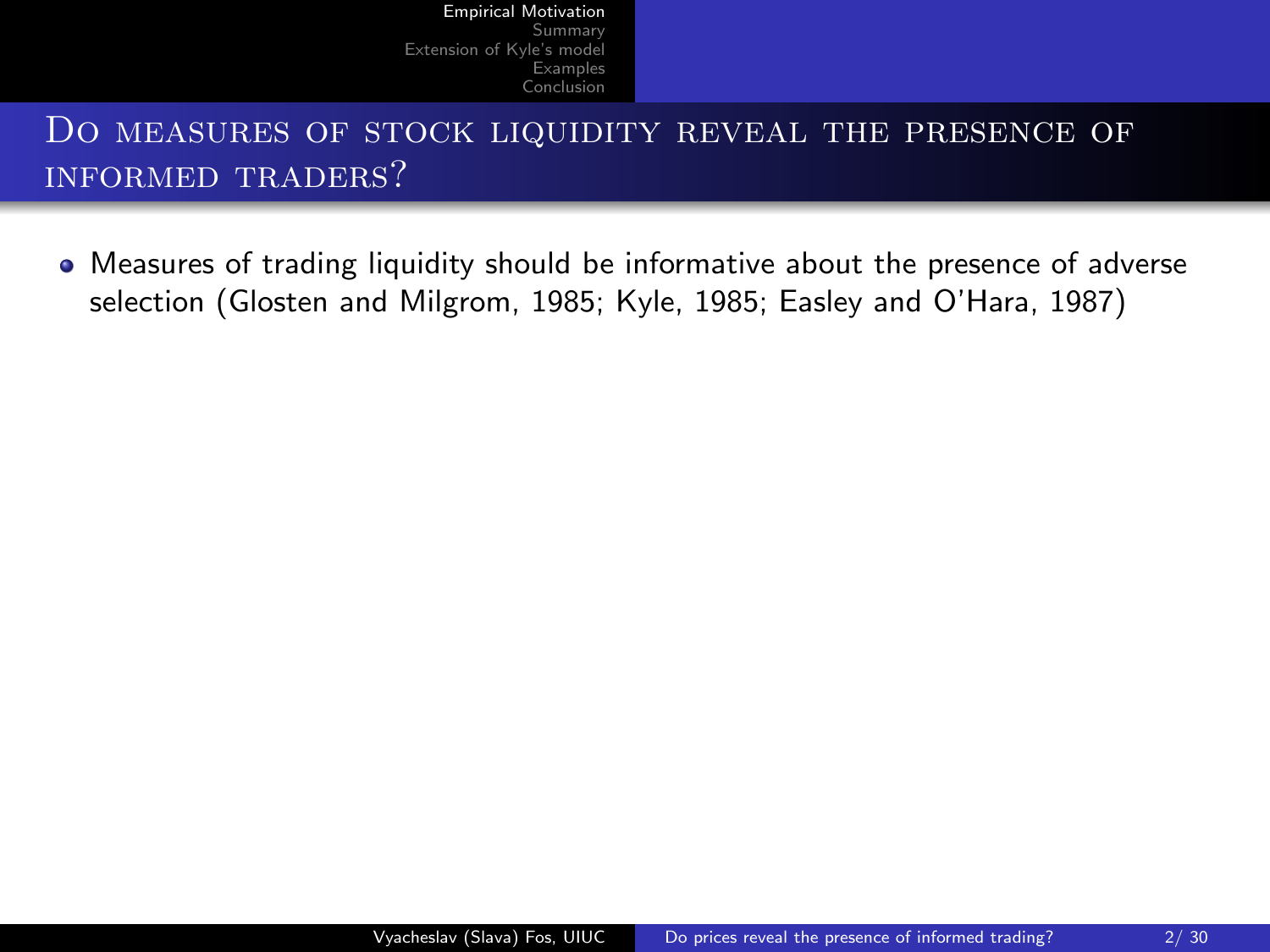- Measures of trading liquidity should be informative about the presence of adverse selection (Glosten and Milgrom, 1985; Kyle, 1985; Easley and O'Hara, 1987)
- For example, Kyle (1985) proposes seminal model of insider trading: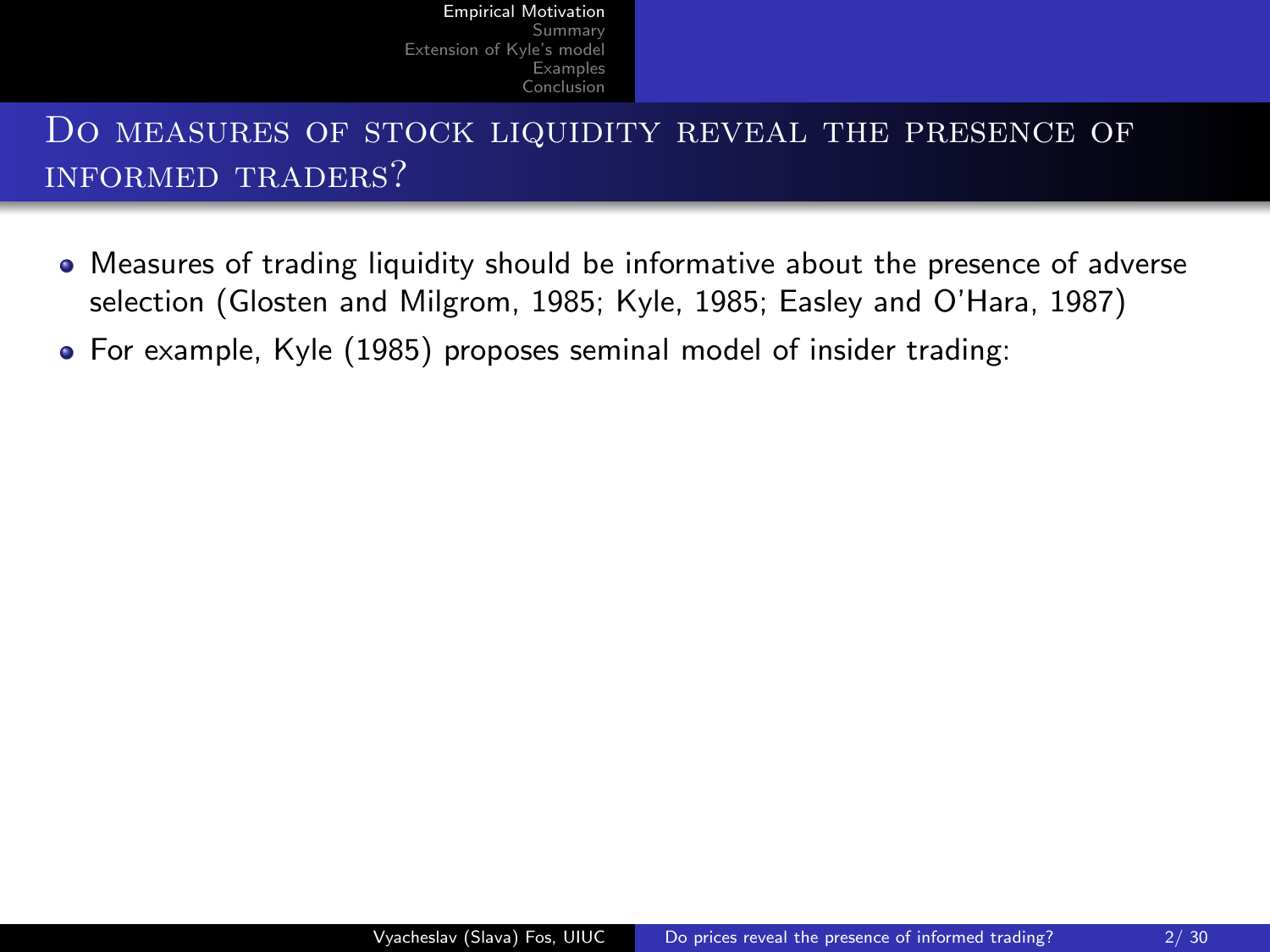- Measures of trading liquidity should be informative about the presence of adverse selection (Glosten and Milgrom, 1985; Kyle, 1985; Easley and O'Hara, 1987)
- For example, Kyle (1985) proposes seminal model of insider trading:
	- $\bullet$  Insider knows terminal value of the firm that will be revealed to all at  $\tau$ .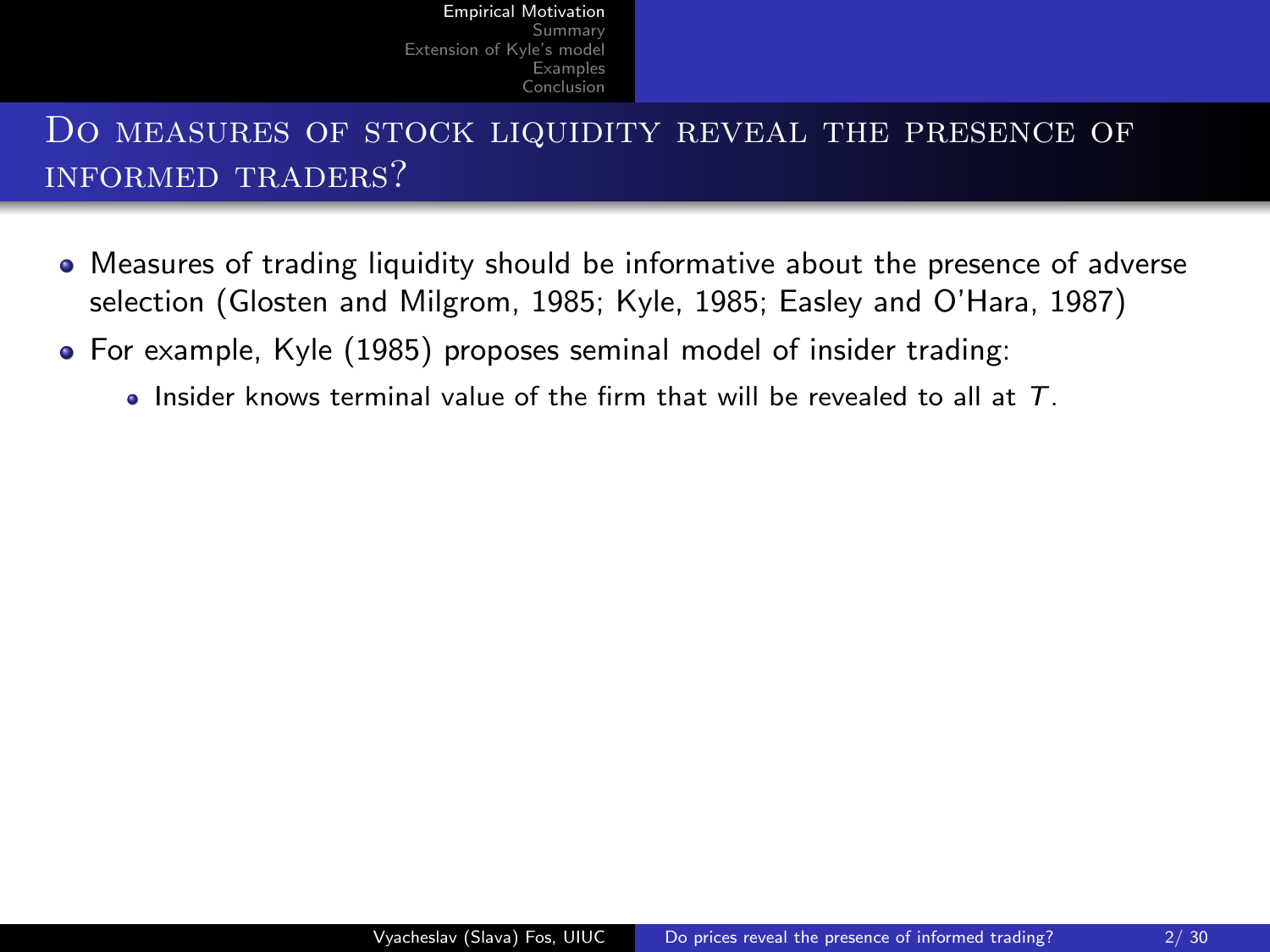- Measures of trading liquidity should be informative about the presence of adverse selection (Glosten and Milgrom, 1985; Kyle, 1985; Easley and O'Hara, 1987)
- For example, Kyle (1985) proposes seminal model of insider trading:
	- $\bullet$  Insider knows terminal value of the firm that will be revealed to all at  $\tau$ .
	- Market marker sets price equal to expected value given total order flow which is the sum of uninformed noise trader demand and insider trades.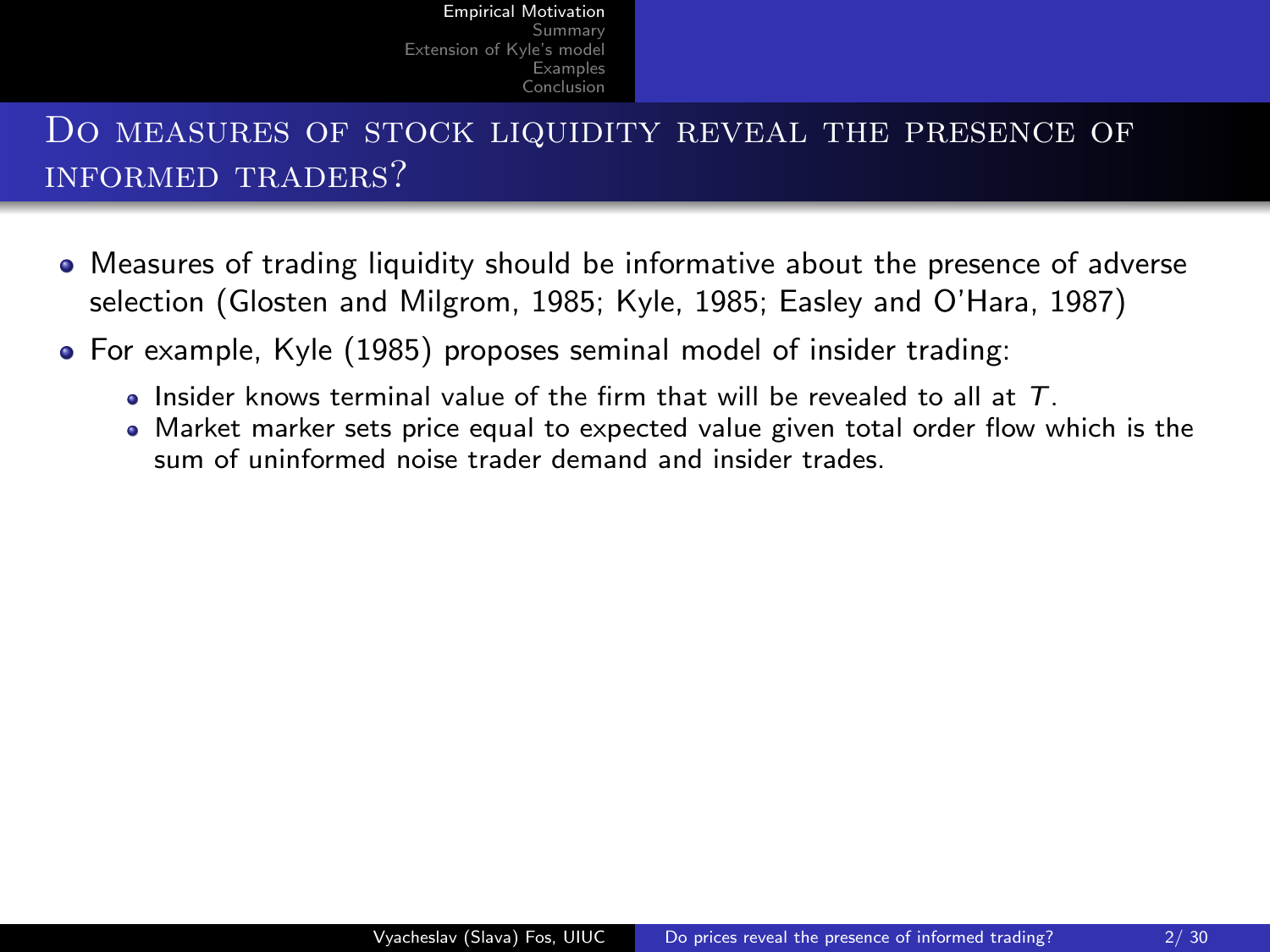- Measures of trading liquidity should be informative about the presence of adverse selection (Glosten and Milgrom, 1985; Kyle, 1985; Easley and O'Hara, 1987)
- For example, Kyle (1985) proposes seminal model of insider trading:
	- $\bullet$  Insider knows terminal value of the firm that will be revealed to all at  $\tau$ .
	- Market marker sets price equal to expected value given total order flow which is the sum of uninformed noise trader demand and insider trades.
	- $\Rightarrow$  Insider trades proportionally to difference between private valuation and price, and inversely related to time and price impact.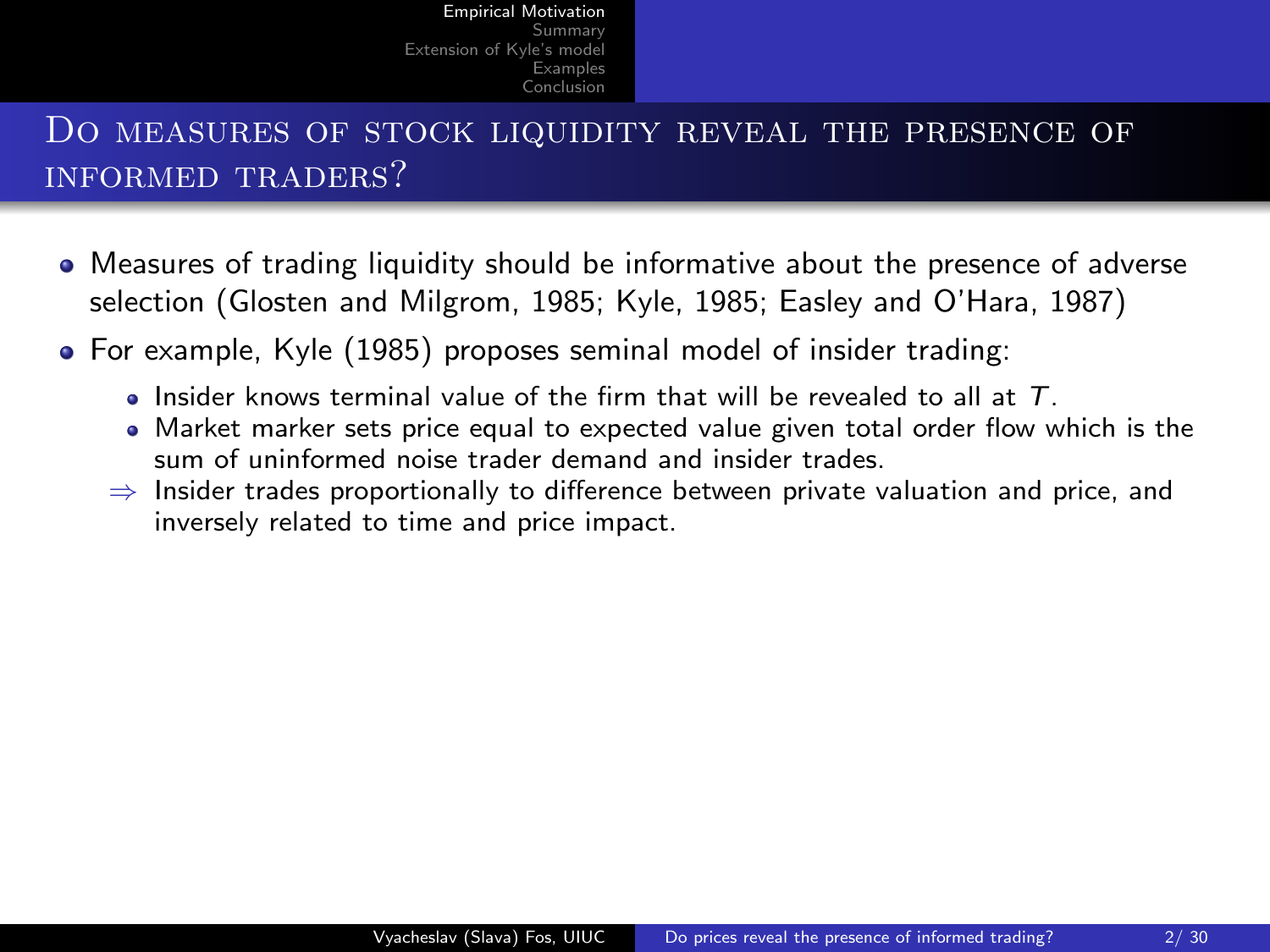- Measures of trading liquidity should be informative about the presence of adverse selection (Glosten and Milgrom, 1985; Kyle, 1985; Easley and O'Hara, 1987)
- For example, Kyle (1985) proposes seminal model of insider trading:
	- $\bullet$  Insider knows terminal value of the firm that will be revealed to all at  $\tau$ .
	- Market marker sets price equal to expected value given total order flow which is the sum of uninformed noise trader demand and insider trades.
	- $\Rightarrow$  Insider trades proportionally to difference between private valuation and price, and inversely related to time and price impact.
	- $\Rightarrow$  In equilibrium, price responds to order flow linearly.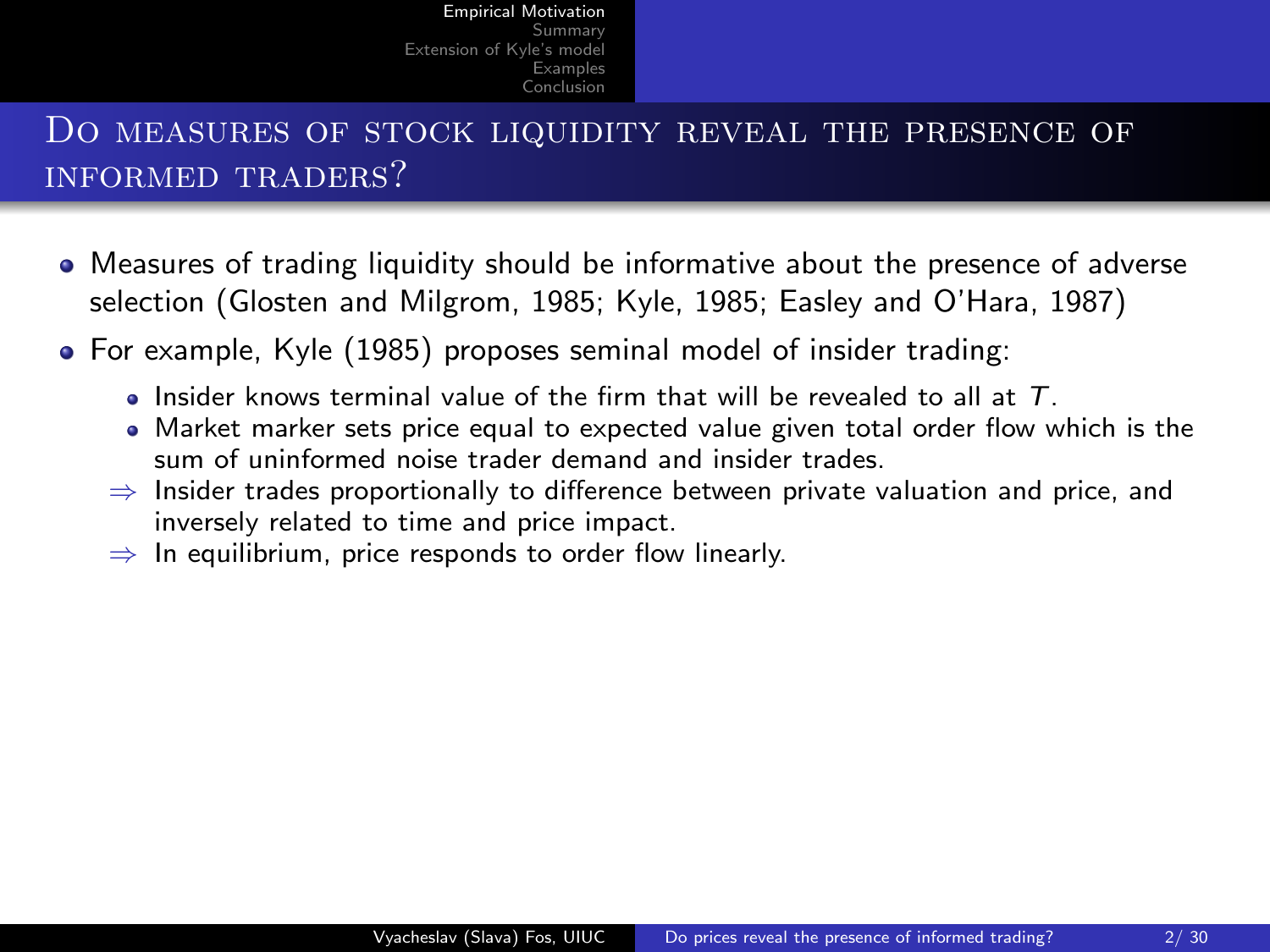- Measures of trading liquidity should be informative about the presence of adverse selection (Glosten and Milgrom, 1985; Kyle, 1985; Easley and O'Hara, 1987)
- For example, Kyle (1985) proposes seminal model of insider trading:
	- $\bullet$  Insider knows terminal value of the firm that will be revealed to all at  $\tau$ .
	- Market marker sets price equal to expected value given total order flow which is the sum of uninformed noise trader demand and insider trades.
	- $\Rightarrow$  Insider trades proportionally to difference between private valuation and price, and inversely related to time and price impact.
	- $\Rightarrow$  In equilibrium, price responds to order flow linearly.
	- $\Rightarrow$  In cross-section, Kyle's  $\lambda$ , which can be estimated from a regression of price changes on order flow, should be higher for stocks with more informed trading (relative to liquidity/noise trading)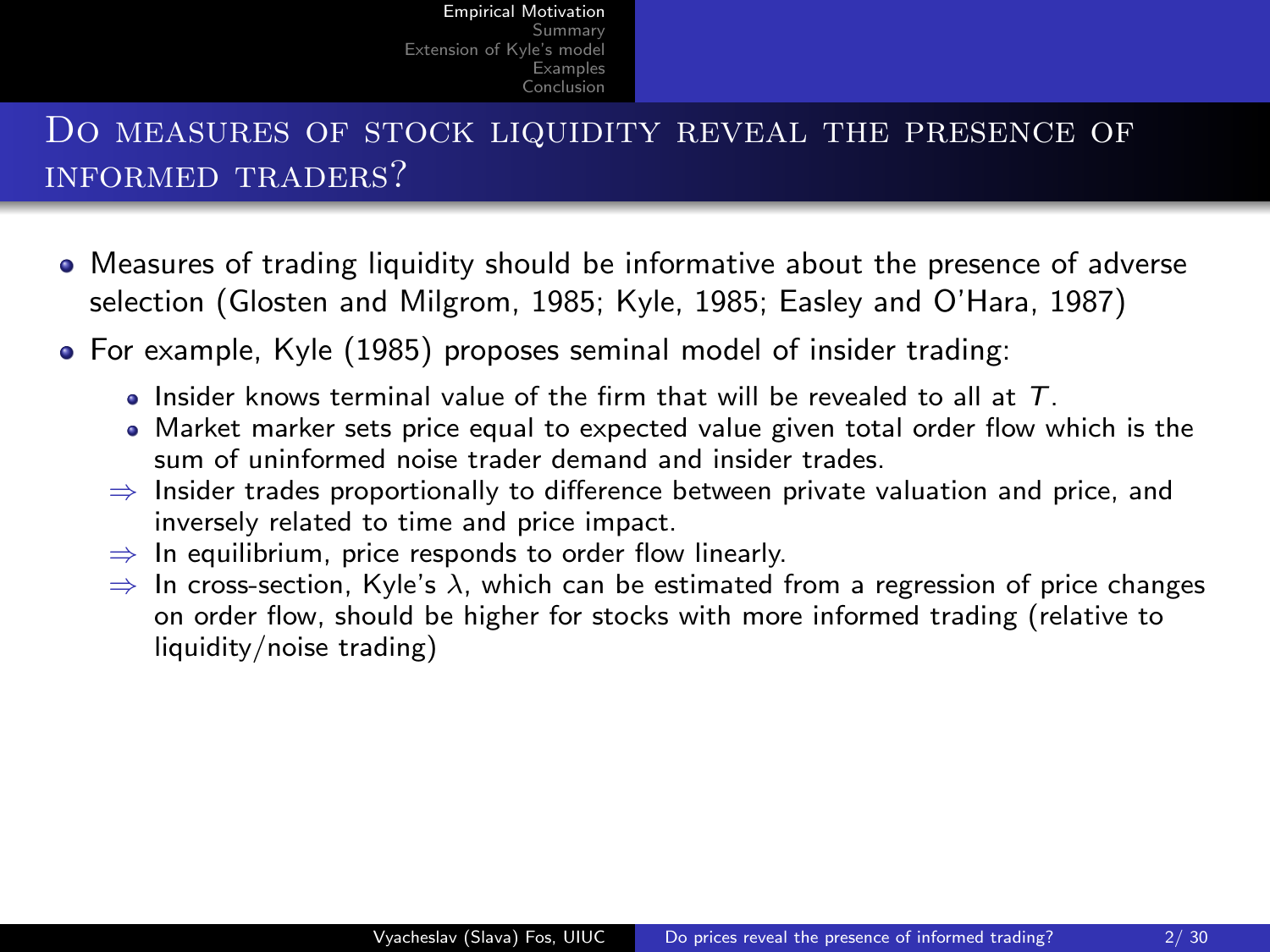- Measures of trading liquidity should be informative about the presence of adverse selection (Glosten and Milgrom, 1985; Kyle, 1985; Easley and O'Hara, 1987)
- For example, Kyle (1985) proposes seminal model of insider trading:
	- $\bullet$  Insider knows terminal value of the firm that will be revealed to all at  $\tau$ .
	- Market marker sets price equal to expected value given total order flow which is the sum of uninformed noise trader demand and insider trades.
	- $\Rightarrow$  Insider trades proportionally to difference between private valuation and price, and inversely related to time and price impact.
	- $\Rightarrow$  In equilibrium, price responds to order flow linearly.
	- $\Rightarrow$  In cross-section, Kyle's  $\lambda$ , which can be estimated from a regression of price changes on order flow, should be higher for stocks with more informed trading (relative to liquidity/noise trading)
- Several empirical measures of adverse selection proposed in the literature. (e.g., Glosten, 1987; Glosten and Harris, 1988; Hasbrouck, 1991)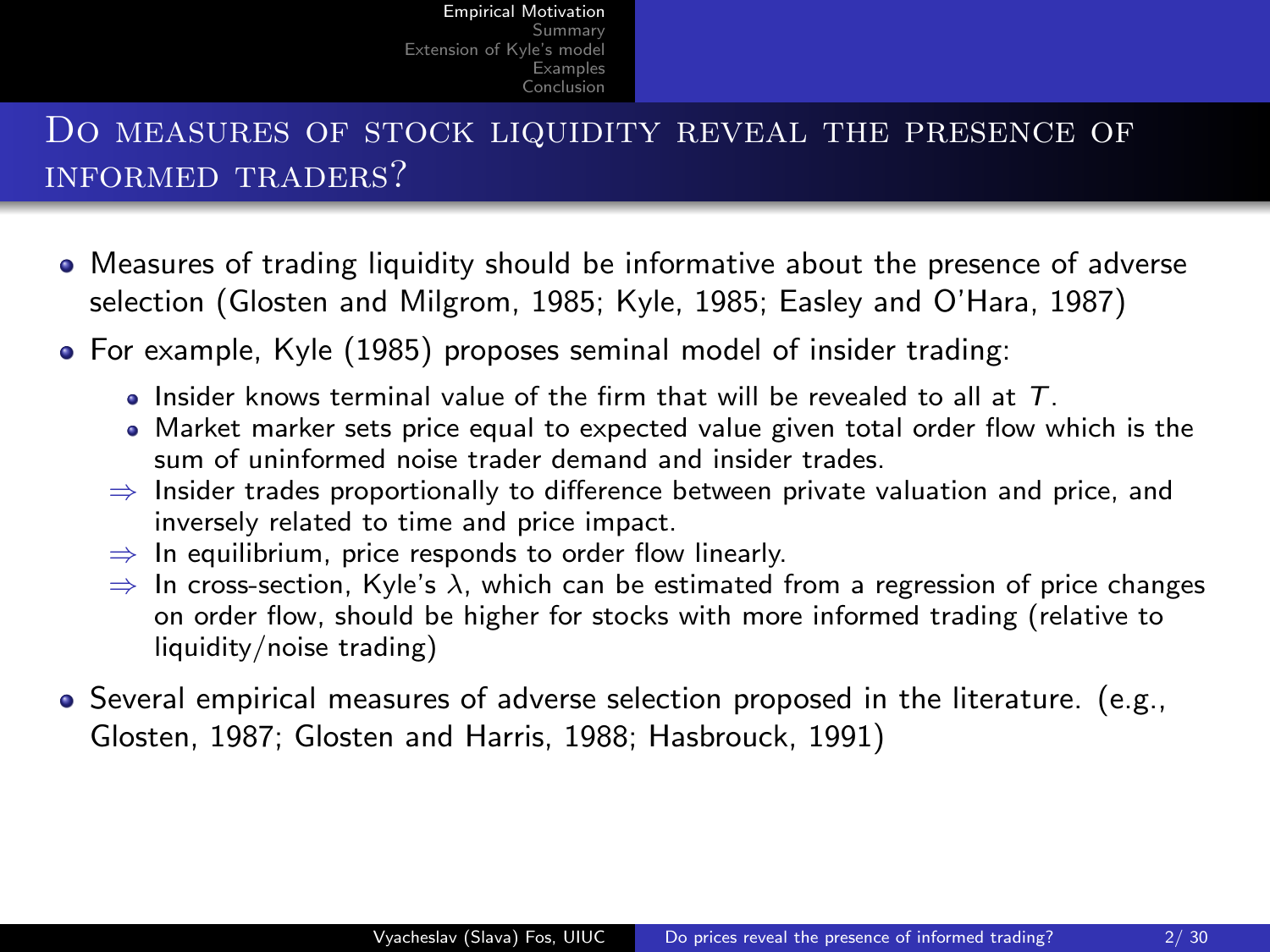- Measures of trading liquidity should be informative about the presence of adverse selection (Glosten and Milgrom, 1985; Kyle, 1985; Easley and O'Hara, 1987)
- For example, Kyle (1985) proposes seminal model of insider trading:
	- $\bullet$  Insider knows terminal value of the firm that will be revealed to all at  $\tau$ .
	- Market marker sets price equal to expected value given total order flow which is the sum of uninformed noise trader demand and insider trades.
	- $\Rightarrow$  Insider trades proportionally to difference between private valuation and price, and inversely related to time and price impact.
	- $\Rightarrow$  In equilibrium, price responds to order flow linearly.
	- $\Rightarrow$  In cross-section, Kyle's  $\lambda$ , which can be estimated from a regression of price changes on order flow, should be higher for stocks with more informed trading (relative to liquidity/noise trading)
- Several empirical measures of adverse selection proposed in the literature. (e.g., Glosten, 1987; Glosten and Harris, 1988; Hasbrouck, 1991)
- Question: how well do these measures perform at picking up the presence of informed trading?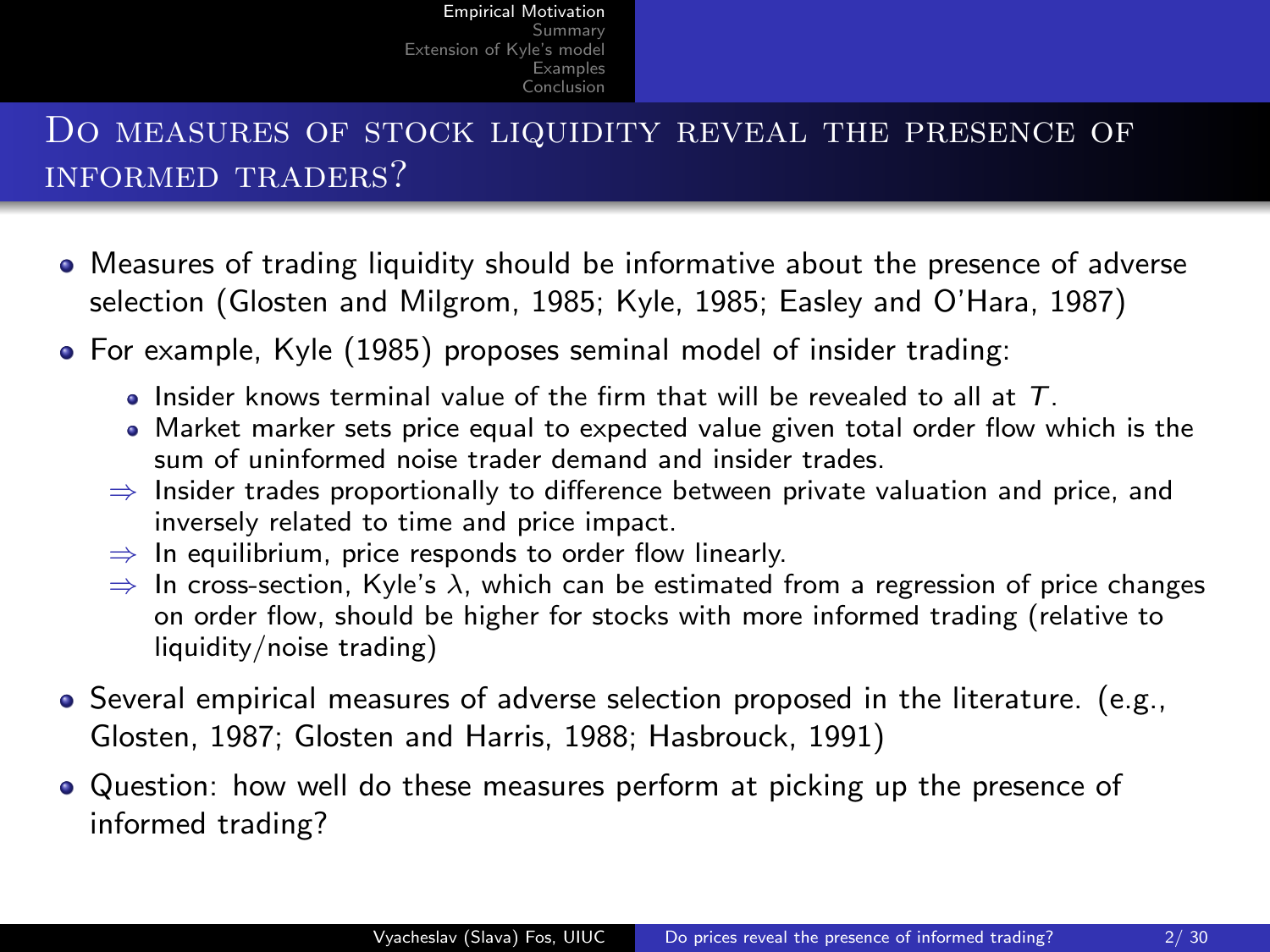### Empirical motivation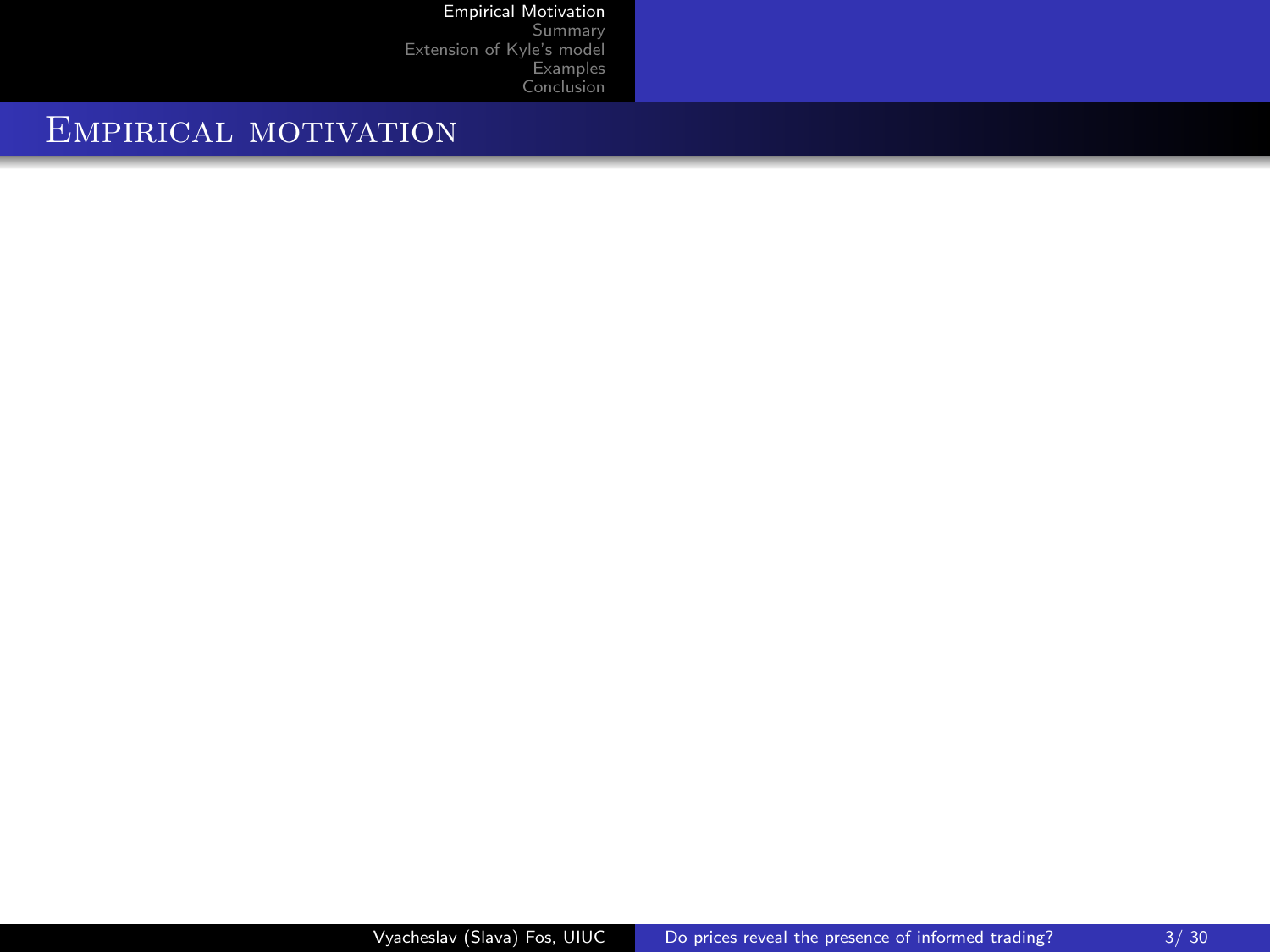

#### Empirical motivation

In recent paper 'Do prices reveal the presence of informed trading?,' we hand-collect data on informed trades from Schedule 13D filings – Rule 13d-1(a) of the 1934 Securities Exchange Act that requires the filer to ". . . describe any transactions in the class of securities reported on that were effected during past 60 days. . . "

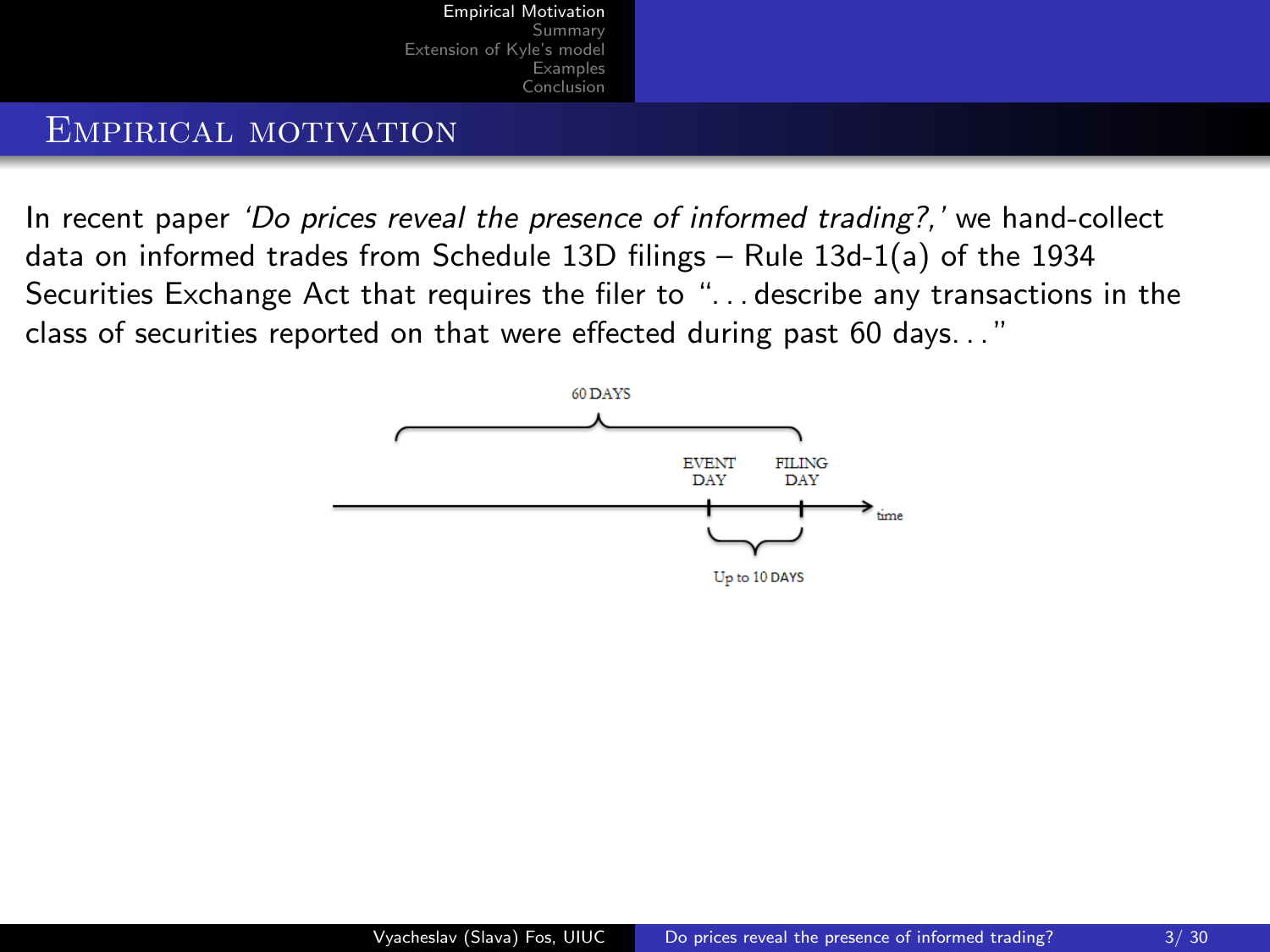

#### EMPIRICAL MOTIVATION

In recent paper 'Do prices reveal the presence of informed trading?,' we hand-collect data on informed trades from Schedule 13D filings – Rule 13d-1(a) of the 1934 Securities Exchange Act that requires the filer to ". . . describe any transactions in the class of securities reported on that were effected during past 60 days. . . "



Trades executed by Schedule 13D filers are informed:

- **Announcement returns**
- **Profits of Schedule 13D filers**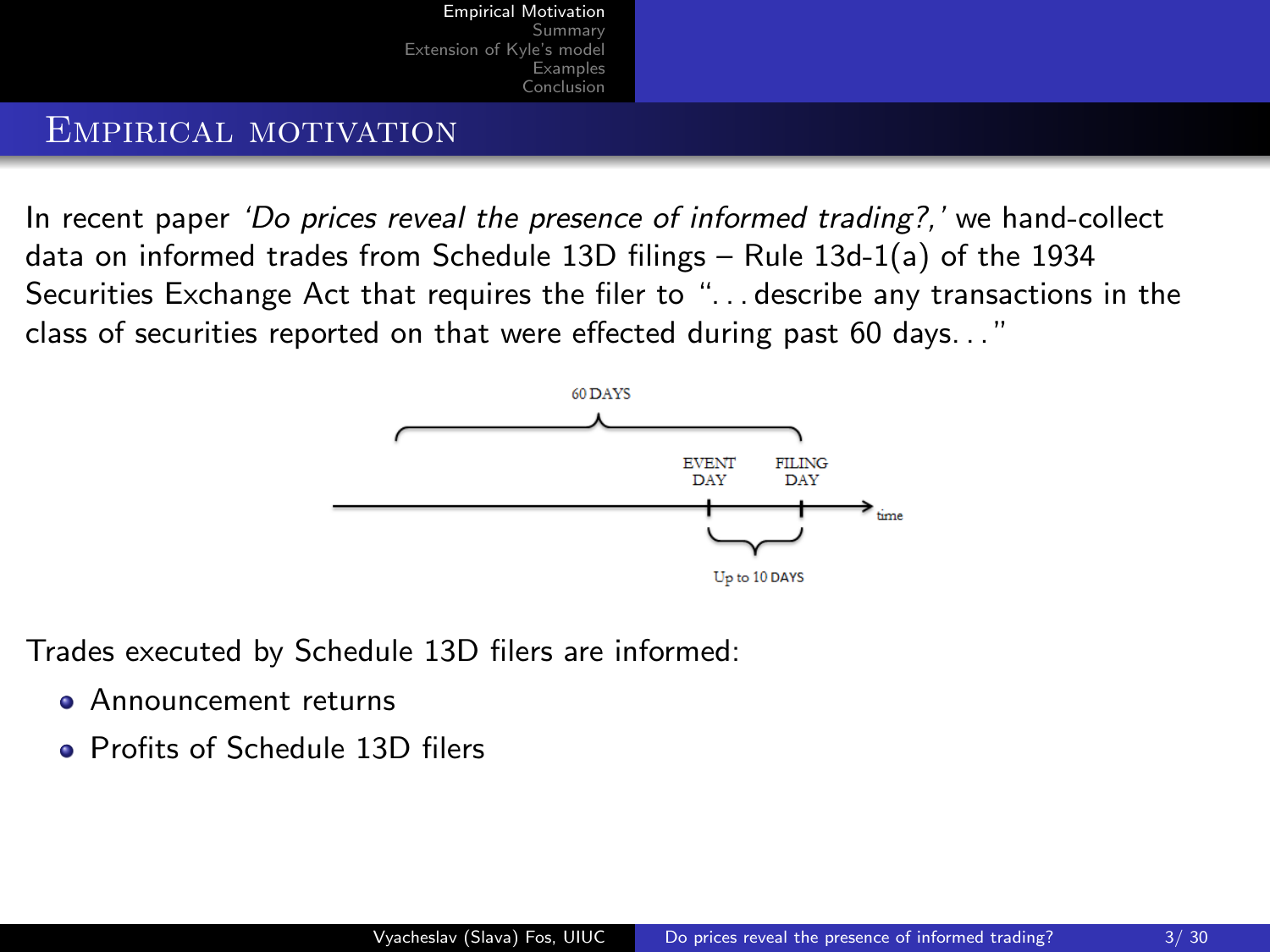

#### EMPIRICAL MOTIVATION

In recent paper 'Do prices reveal the presence of informed trading?,' we hand-collect data on informed trades from Schedule 13D filings – Rule 13d-1(a) of the 1934 Securities Exchange Act that requires the filer to ". . . describe any transactions in the class of securities reported on that were effected during past 60 days. . . "



Trades executed by Schedule 13D filers are informed:

- **Announcement returns**
- **Profits of Schedule 13D filers**

Find that measures of adverse selection are **lower** on days with informed trading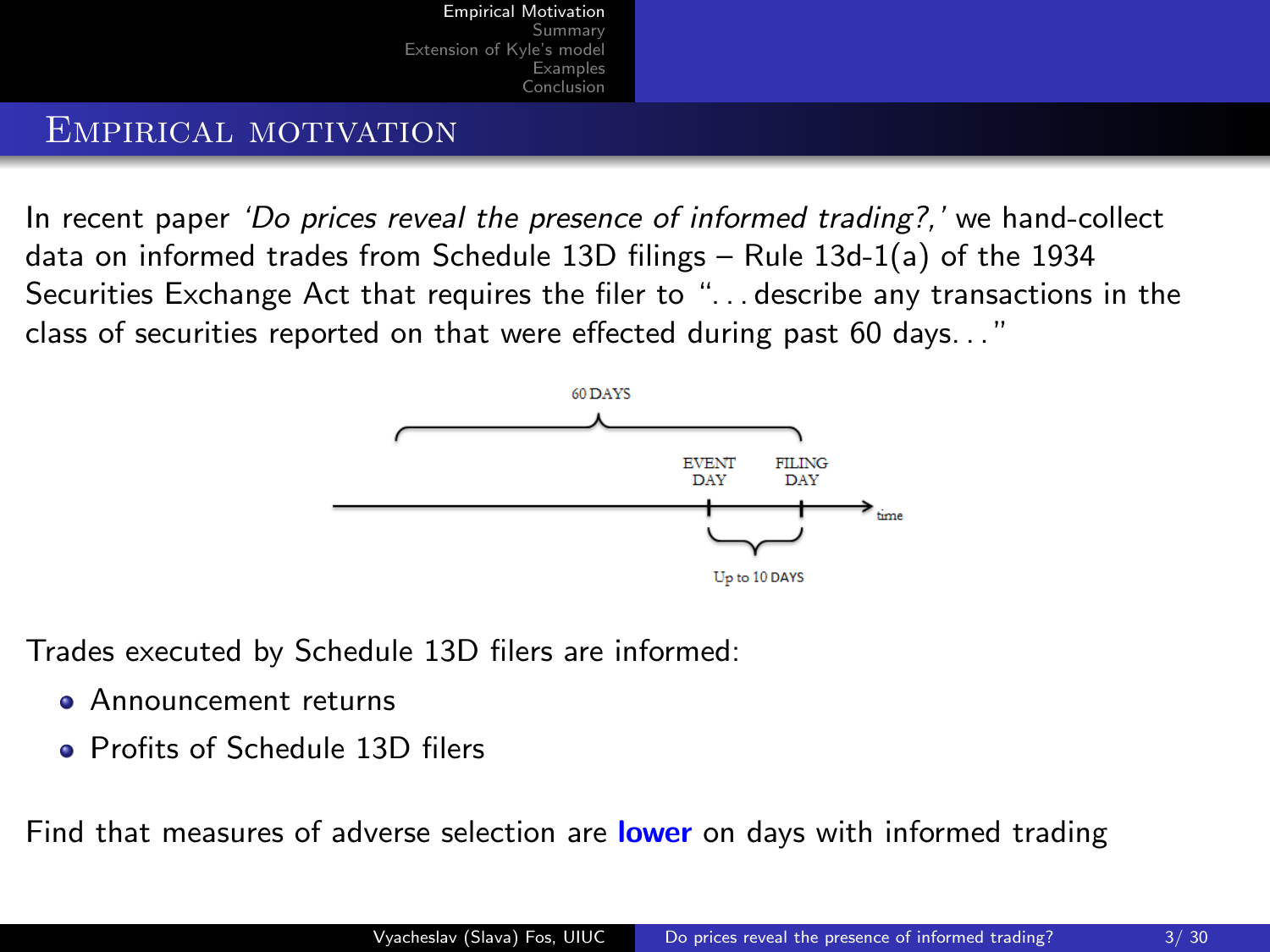# Buy-and-Hold Abnormal Return



#### Two month excess return is around 9%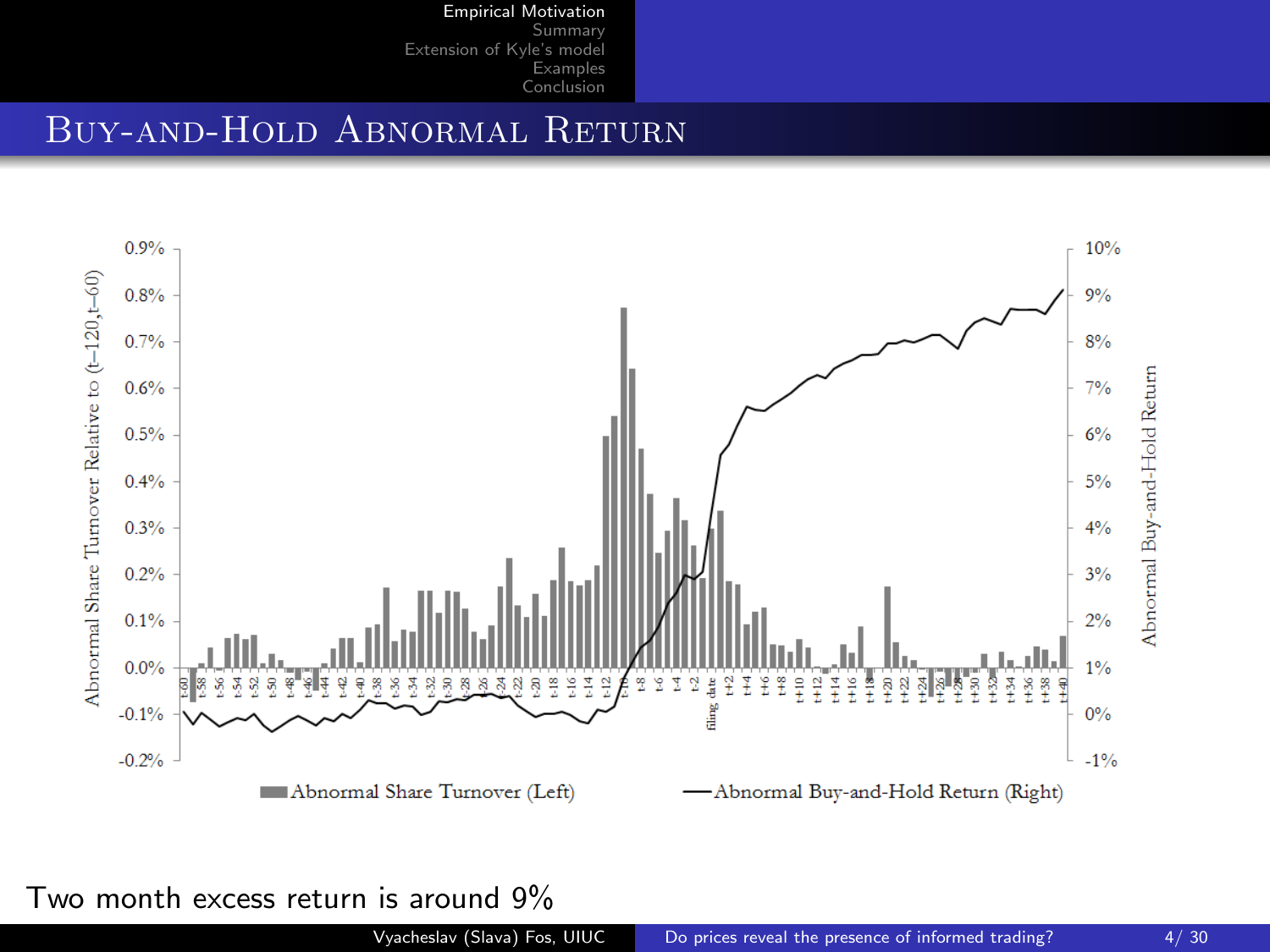### Do informed trades move stock prices?

|               | days with<br>informed trading | days with no<br>informed trading<br>(2) | difference<br>(3) | t-stat<br>(4) |
|---------------|-------------------------------|-----------------------------------------|-------------------|---------------|
| excess return | 0.0064                        | $-0.0004$                               | $0.0068***$       | 9.94          |
| turnover      | 0.0191                        | 0.0077                                  | $0.0115***$       | 21.67         |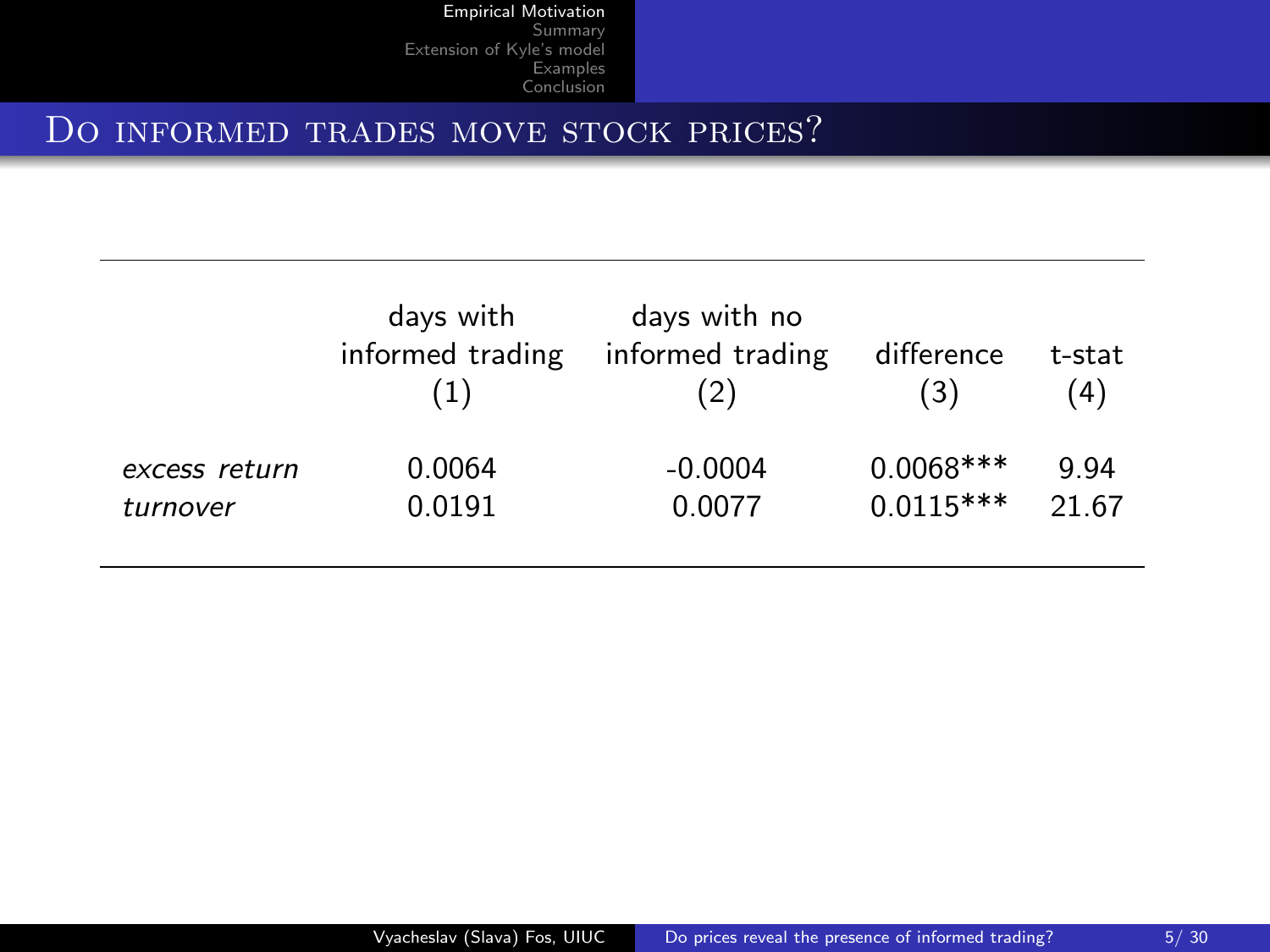÷.

### Is adverse selection higher when informed trade?

|                                   | days with<br>informed trading<br>(1) | days with no<br>informed trading<br>(2) | difference<br>(3)          |  |  |  |
|-----------------------------------|--------------------------------------|-----------------------------------------|----------------------------|--|--|--|
| <b>Adverse Selection Measures</b> |                                      |                                         |                            |  |  |  |
| $\lambda * 10^6$                  | 14.3311                              | 20.1644                                 | $-5.8334***$<br>$[-8.38]$  |  |  |  |
| pimpact                           | 0.0060                               | 0.0064                                  | $-0.0004**$<br>$[-2.18]$   |  |  |  |
| cumir                             | 0.0013                               | 0.0015                                  | $-0.0002**$<br>$[-2.06]$   |  |  |  |
| $trade - related$                 | 0.0654                               | 0.0673                                  | $-0.0019$<br>$[-0.99]$     |  |  |  |
| <b>Other Liquidity Measures</b>   |                                      |                                         |                            |  |  |  |
| rspread                           | 0.0081                               | 0.0089                                  | $-0.0008$ ***<br>$[-3.43]$ |  |  |  |
| espread                           | 0.0145                               | 0.0155                                  | $-0.001***$<br>$[-3.25]$   |  |  |  |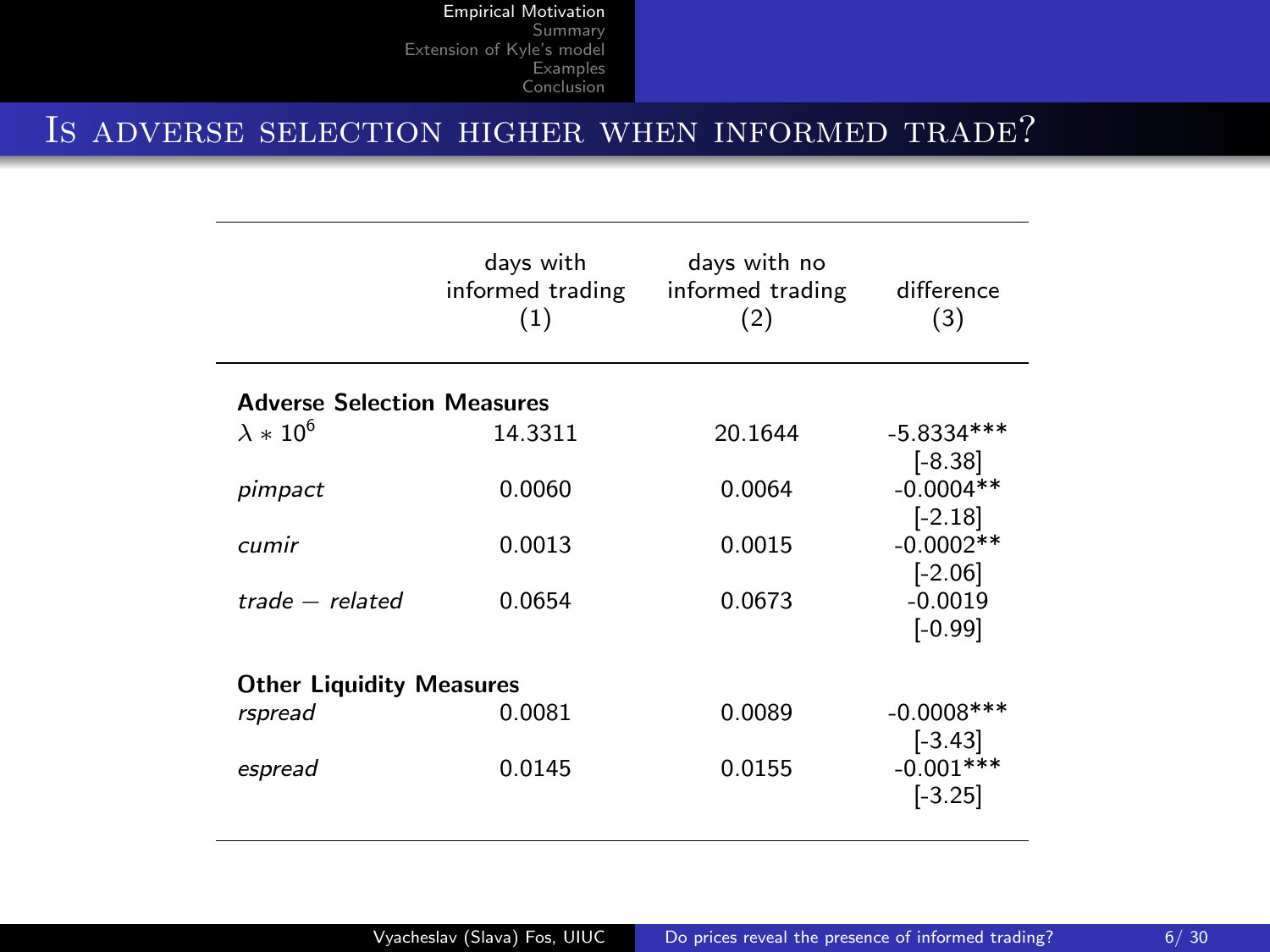# SUMMARY OF EMPIRICAL PAPER

• Schedule 13D filers have valuable information when they purchase shares of targeted companies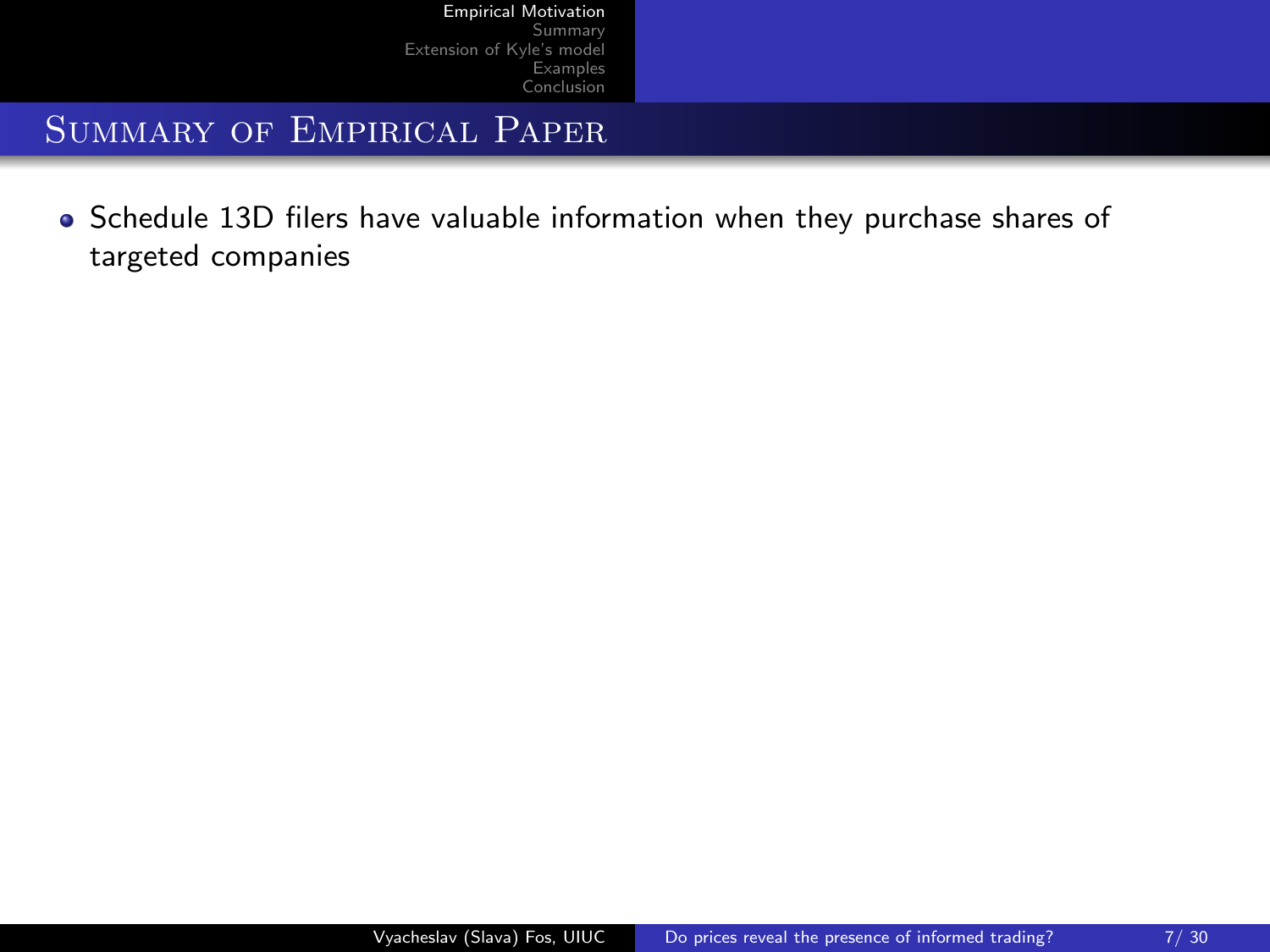- Schedule 13D filers have valuable information when they purchase shares of targeted companies
- Thus, the information asymmetry is high when Schedule 13D filers purchase shares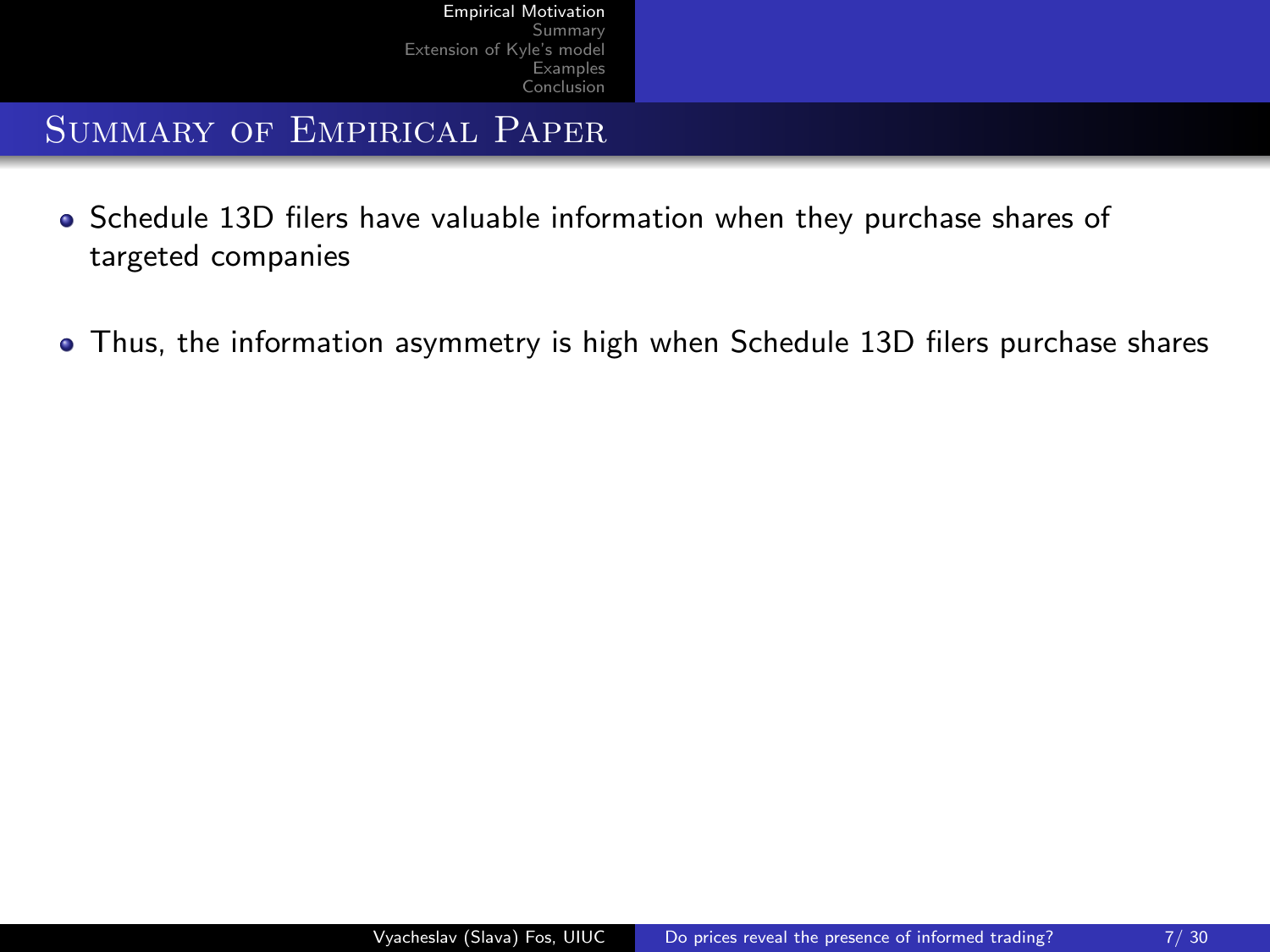- Schedule 13D filers have valuable information when they purchase shares of targeted companies
- Thus, the information asymmetry is high when Schedule 13D filers purchase shares
- We find that excess return and turnover are higher when insiders trade, which seems to indicate that they have price impact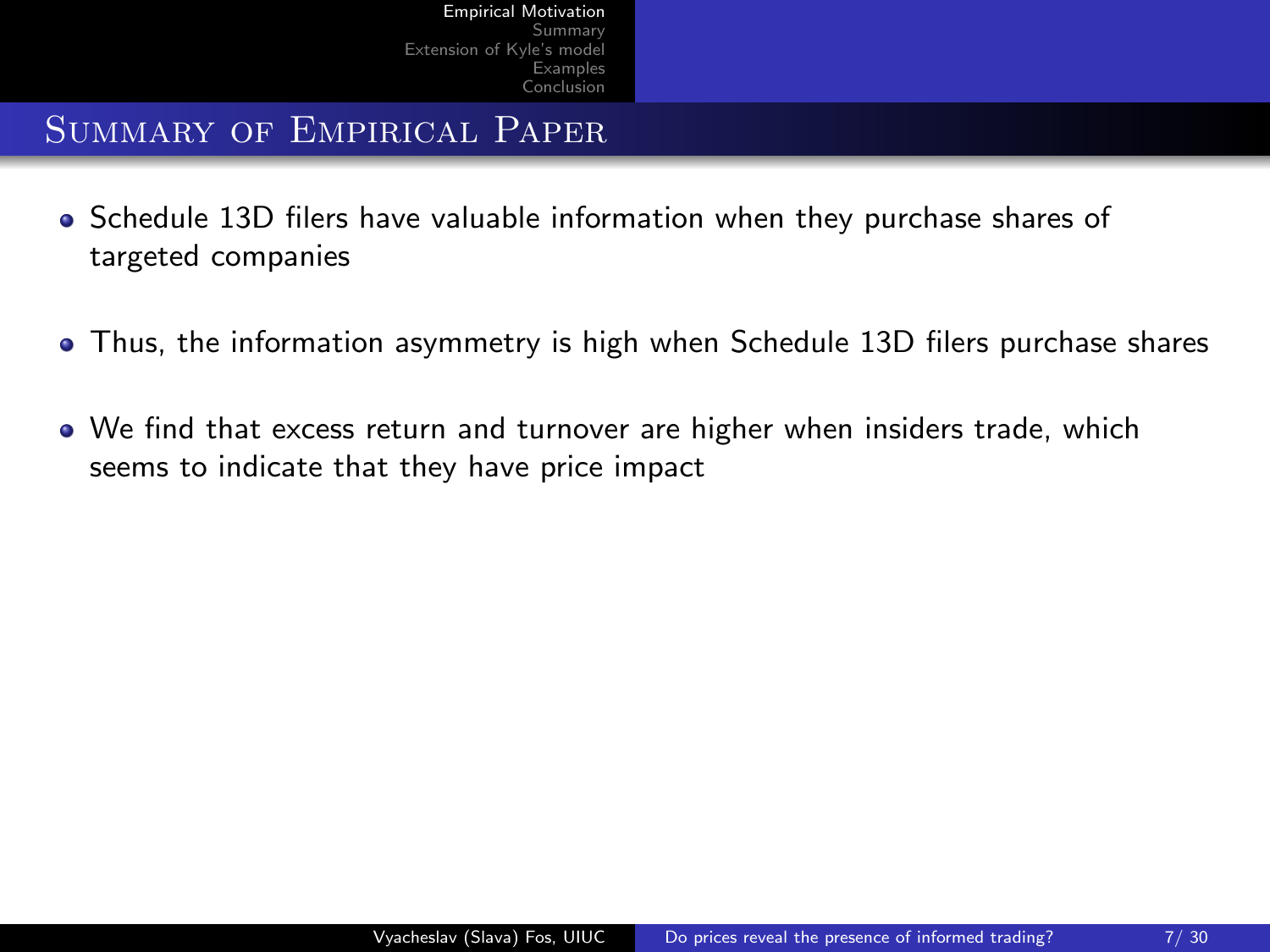- Schedule 13D filers have valuable information when they purchase shares of targeted companies
- Thus, the information asymmetry is high when Schedule 13D filers purchase shares
- We find that excess return and turnover are higher when insiders trade, which seems to indicate that they have price impact
- However, we find that measures of information asymmetry and liquidity indicate that stocks are more liquid when informed trades take place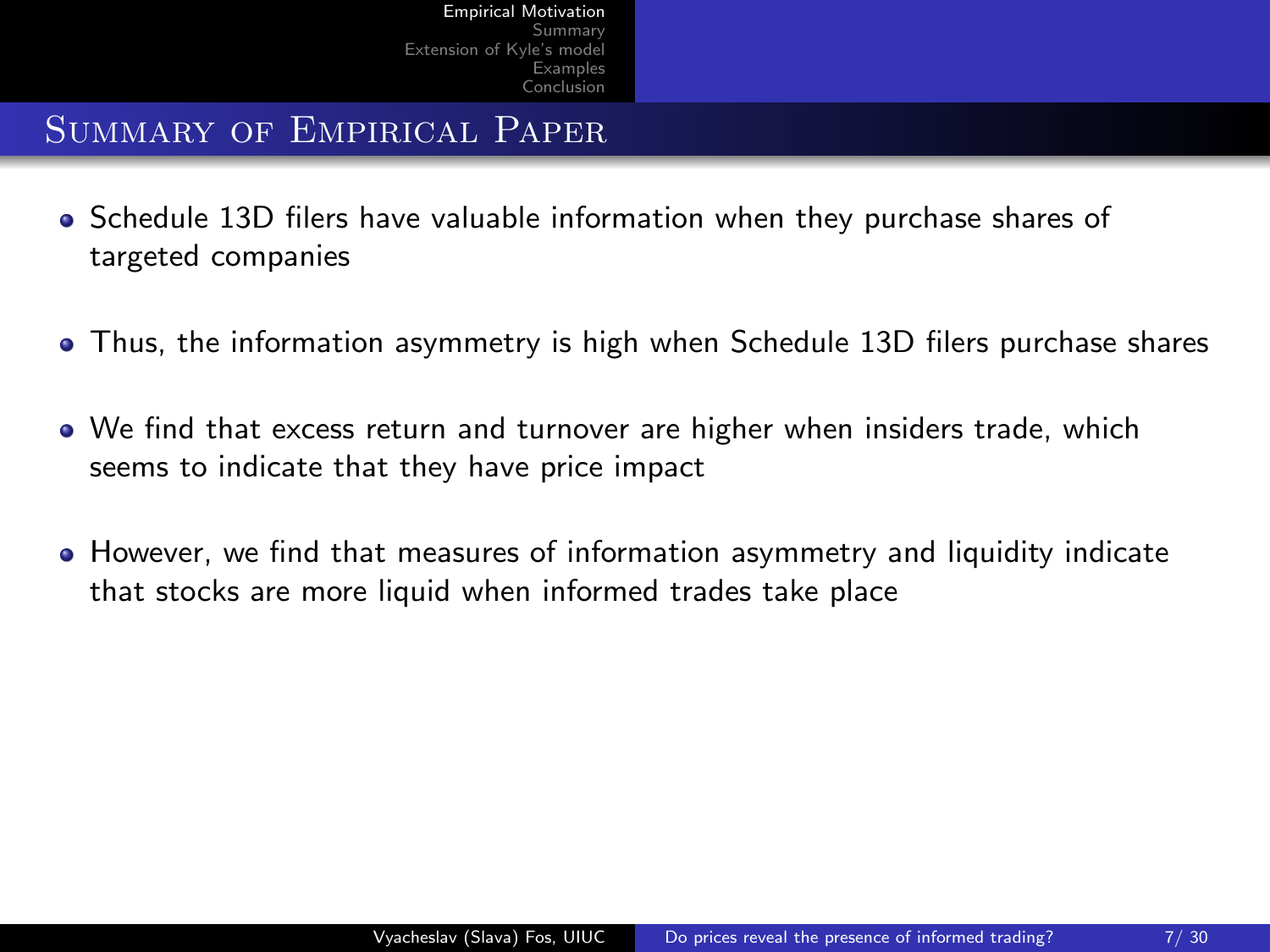- Schedule 13D filers have valuable information when they purchase shares of targeted companies
- Thus, the information asymmetry is high when Schedule 13D filers purchase shares
- We find that excess return and turnover are higher when insiders trade, which seems to indicate that they have price impact
- However, we find that measures of information asymmetry and liquidity indicate that stocks are more liquid when informed trades take place
- This evidence seems at odds with our intuition. Biais, Glosten, and Spatt (2005): "As the informational motivation of trades becomes relatively more important, price impact goes up. [page 232]"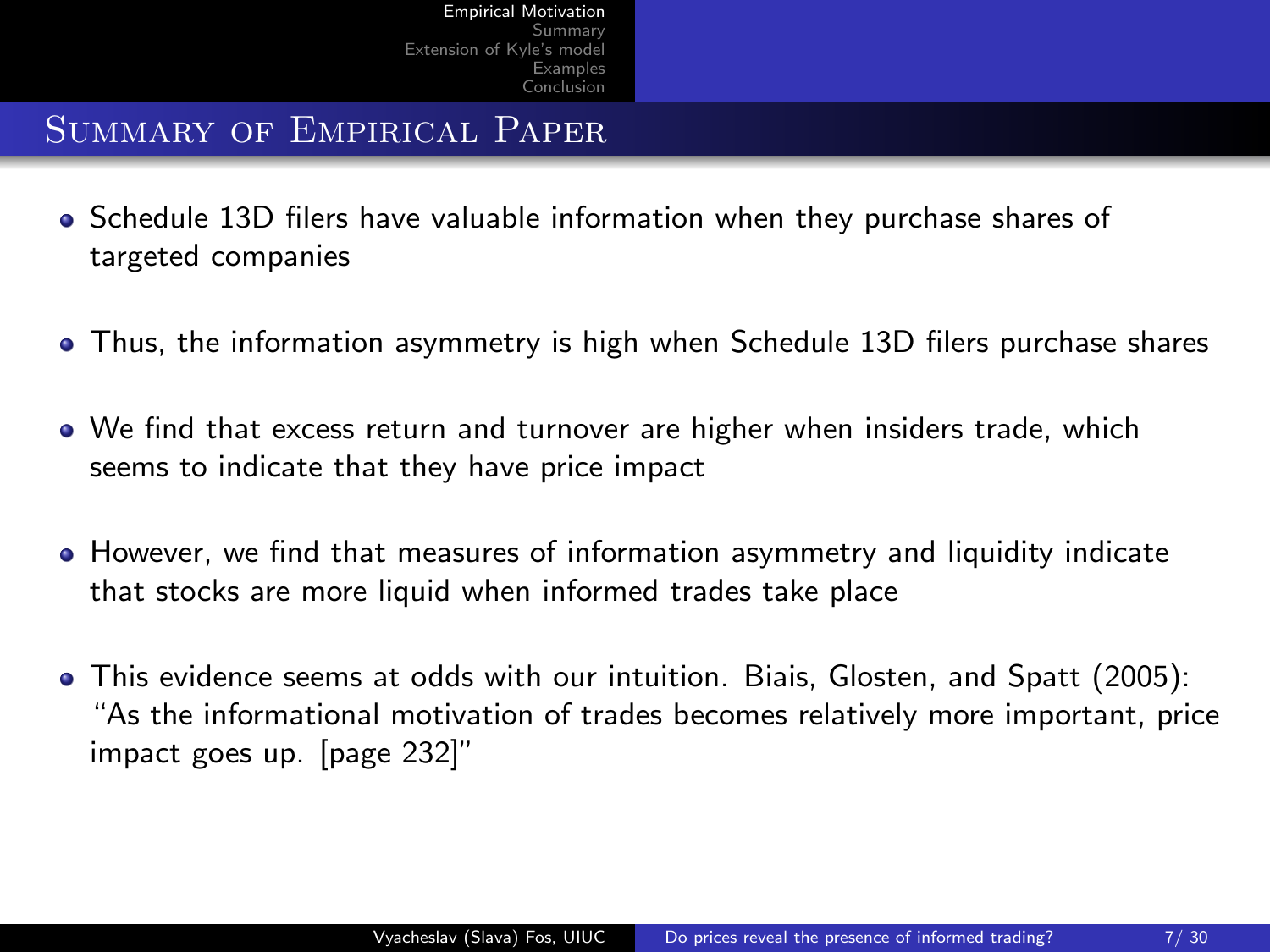- Schedule 13D filers have valuable information when they purchase shares of targeted companies
- Thus, the information asymmetry is high when Schedule 13D filers purchase shares
- We find that excess return and turnover are higher when insiders trade, which seems to indicate that they have price impact
- However, we find that measures of information asymmetry and liquidity indicate that stocks are more liquid when informed trades take place
- This evidence seems at odds with our intuition. Biais, Glosten, and Spatt (2005): "As the informational motivation of trades becomes relatively more important, price impact goes up. [page 232]"
- $\Rightarrow$  The endogeneity issue seems more problematic than the literature may have previously recognized.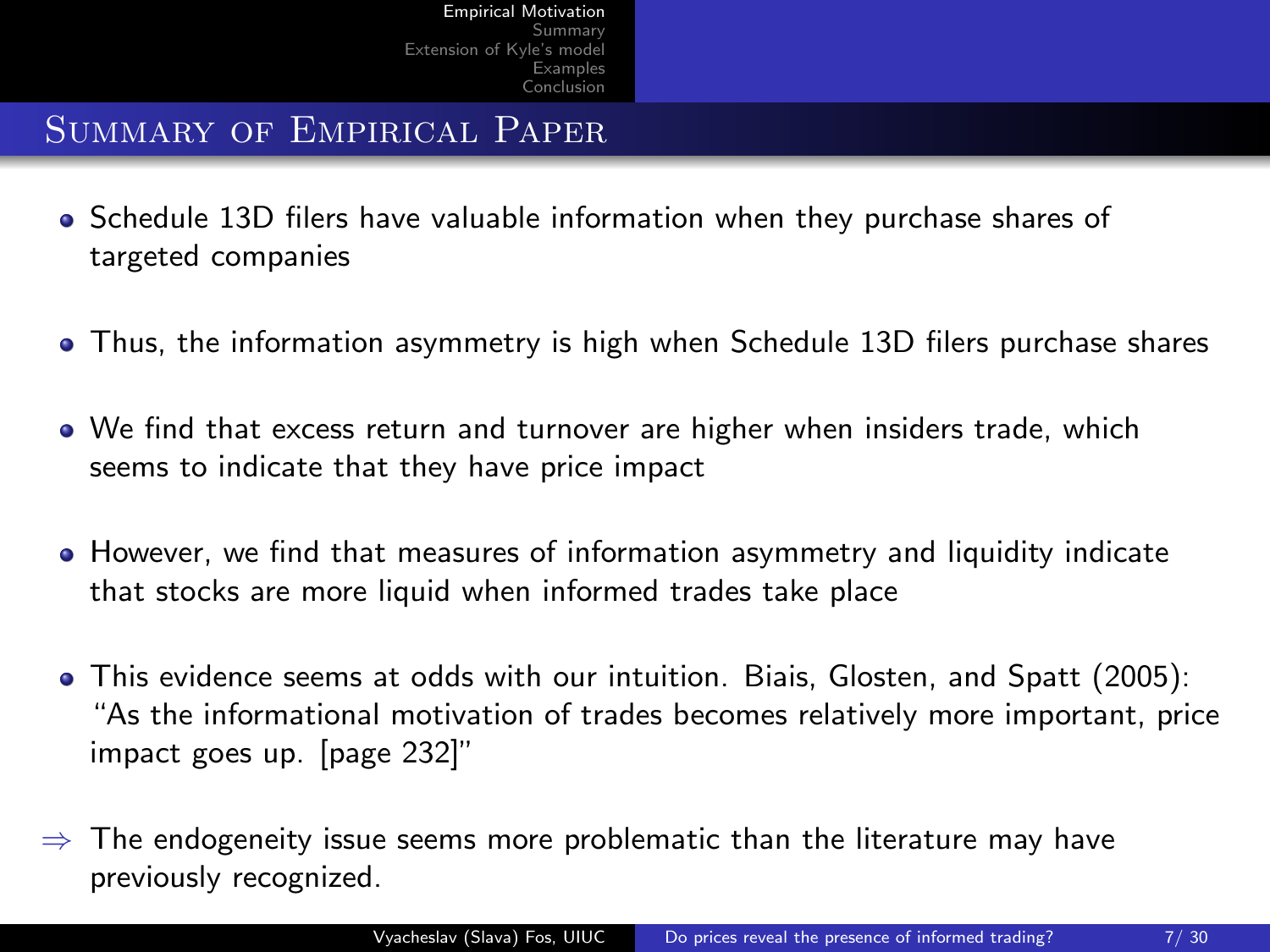### Abnormal Share Turnover - Revisited

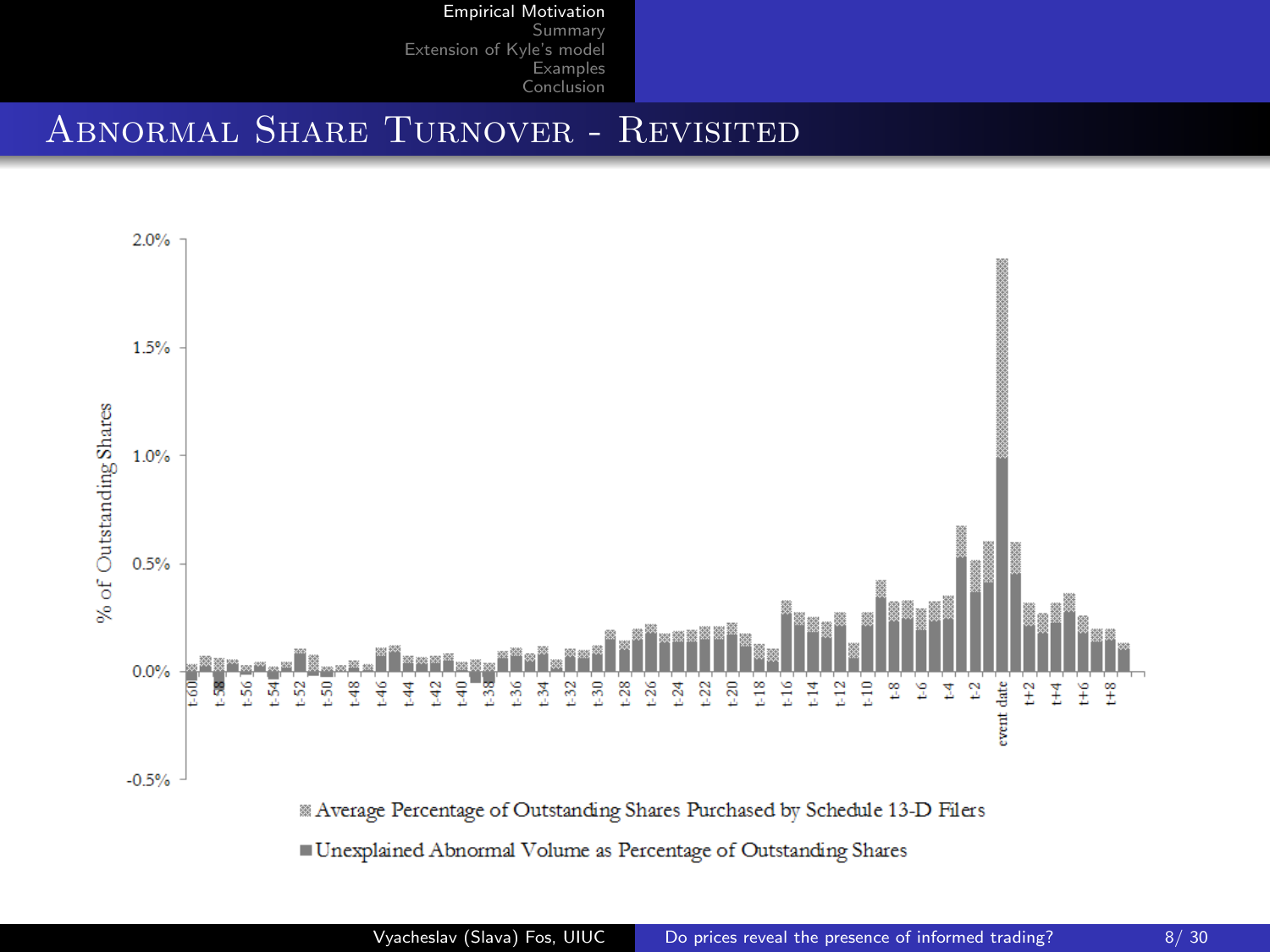# THEORETICAL CONTRIBUTION

<span id="page-24-0"></span>We extend Kyle's (insider trading) model to allow for general stochastic changes in volatility of uninformed order flow. Main results: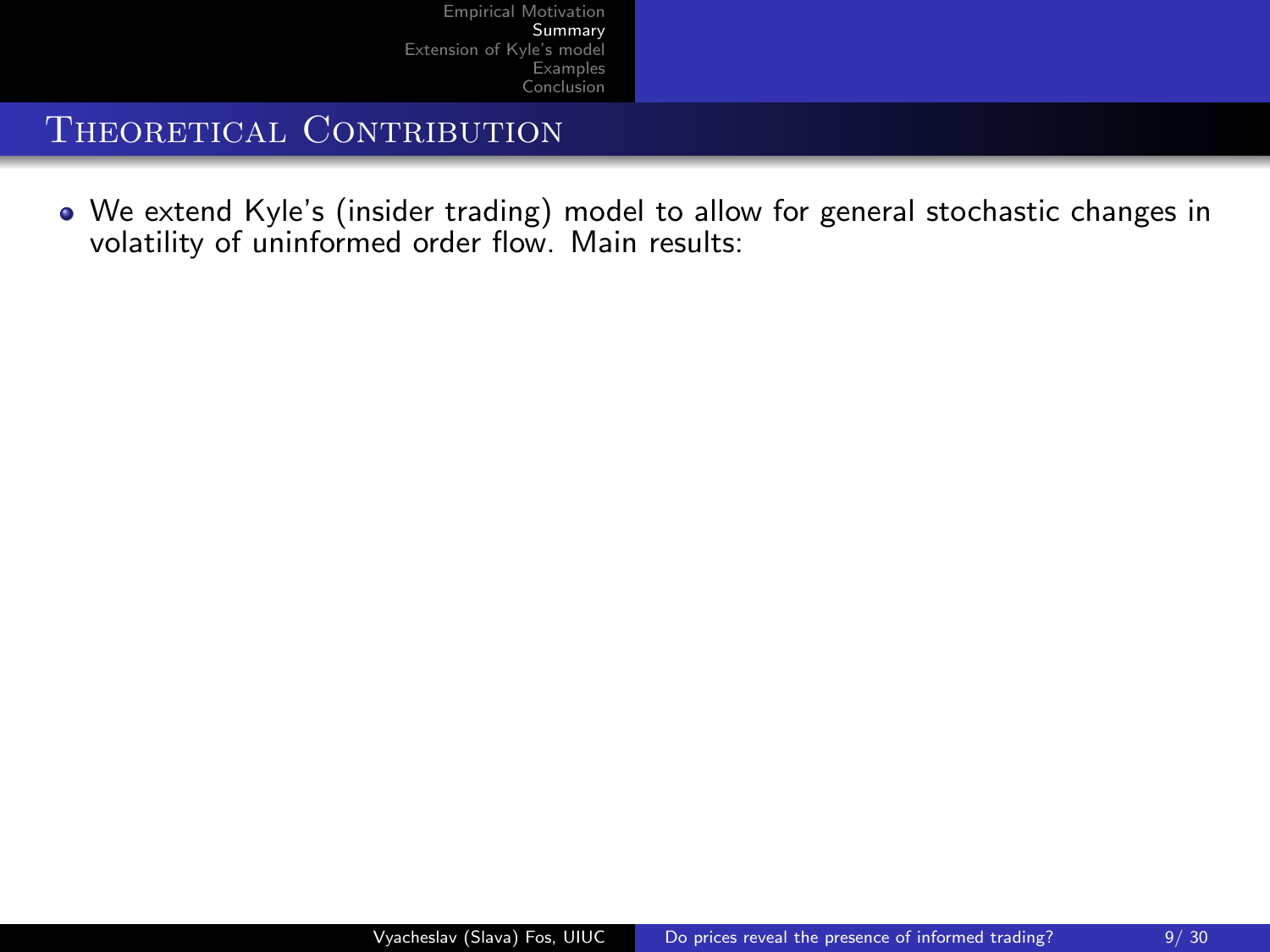- We extend Kyle's (insider trading) model to allow for general stochastic changes in volatility of uninformed order flow. Main results:
	- Equilibrium price displays (endogenous) stochastic volatility if noise trader vol is predictable.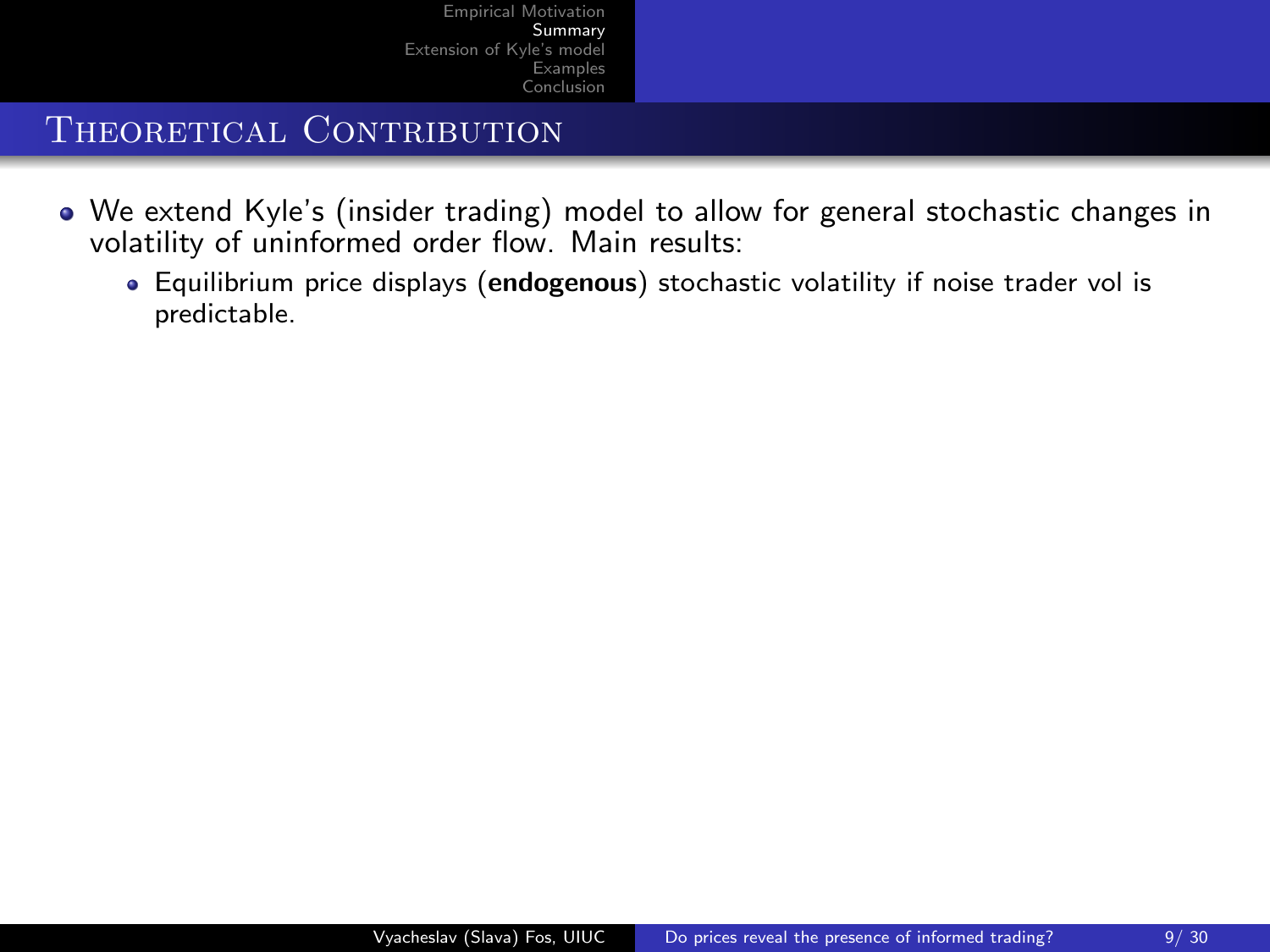- We extend Kyle's (insider trading) model to allow for general stochastic changes in volatility of uninformed order flow. Main results:
	- Equilibrium price displays (endogenous) stochastic volatility if noise trader vol is predictable.
	- Price impact (Kyle's lambda) is stochastic: lower (higher) when noise trading volatility is higher (lower).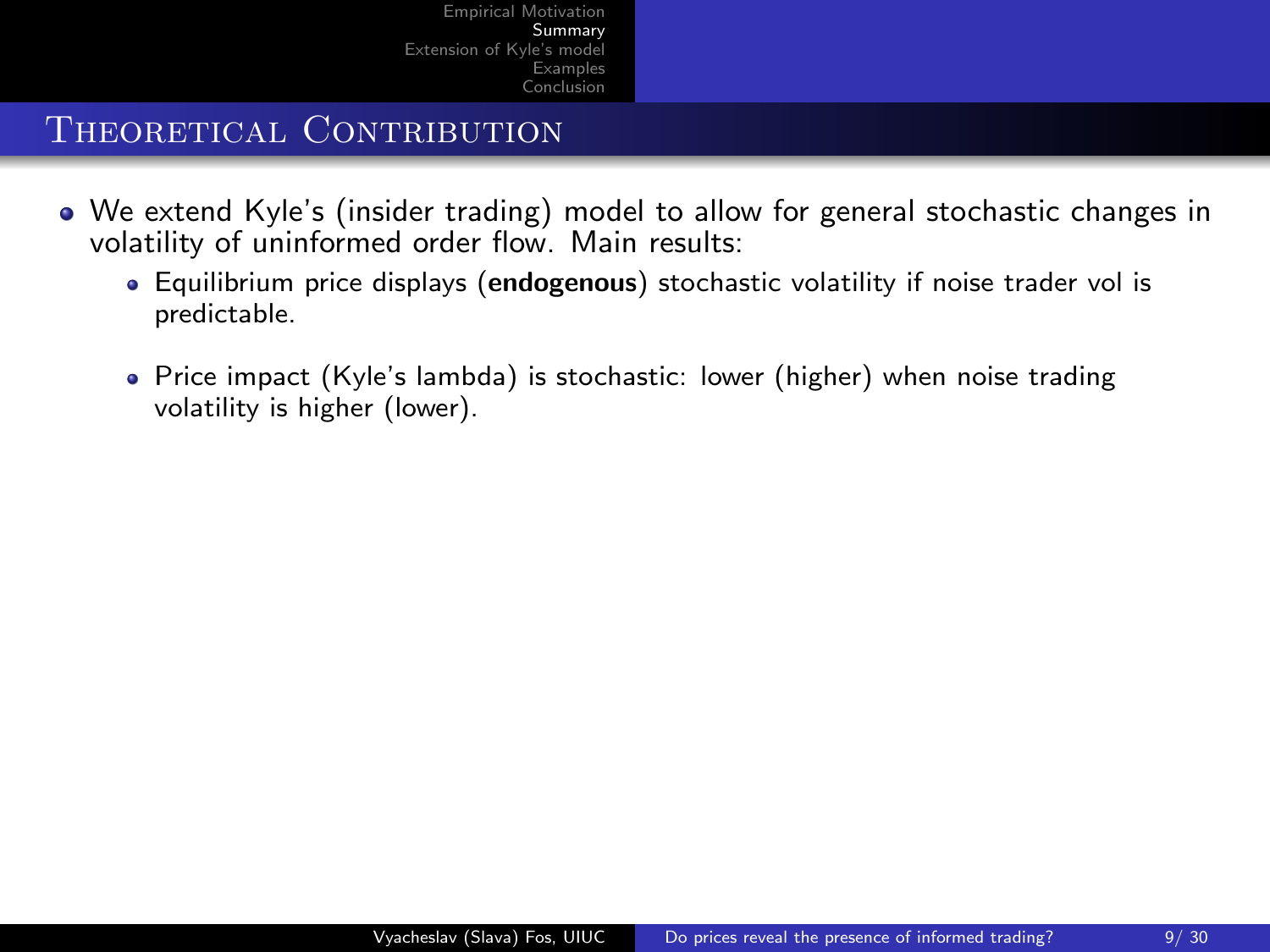- We extend Kyle's (insider trading) model to allow for general stochastic changes in volatility of uninformed order flow. Main results:
	- Equilibrium price displays (endogenous) stochastic volatility if noise trader vol is predictable.
	- Price impact (Kyle's lambda) is stochastic: lower (higher) when noise trading volatility is higher (lower).
	- Price impact (Kyle's lambda) is submartingale: execution costs are expected to deteriorate over time.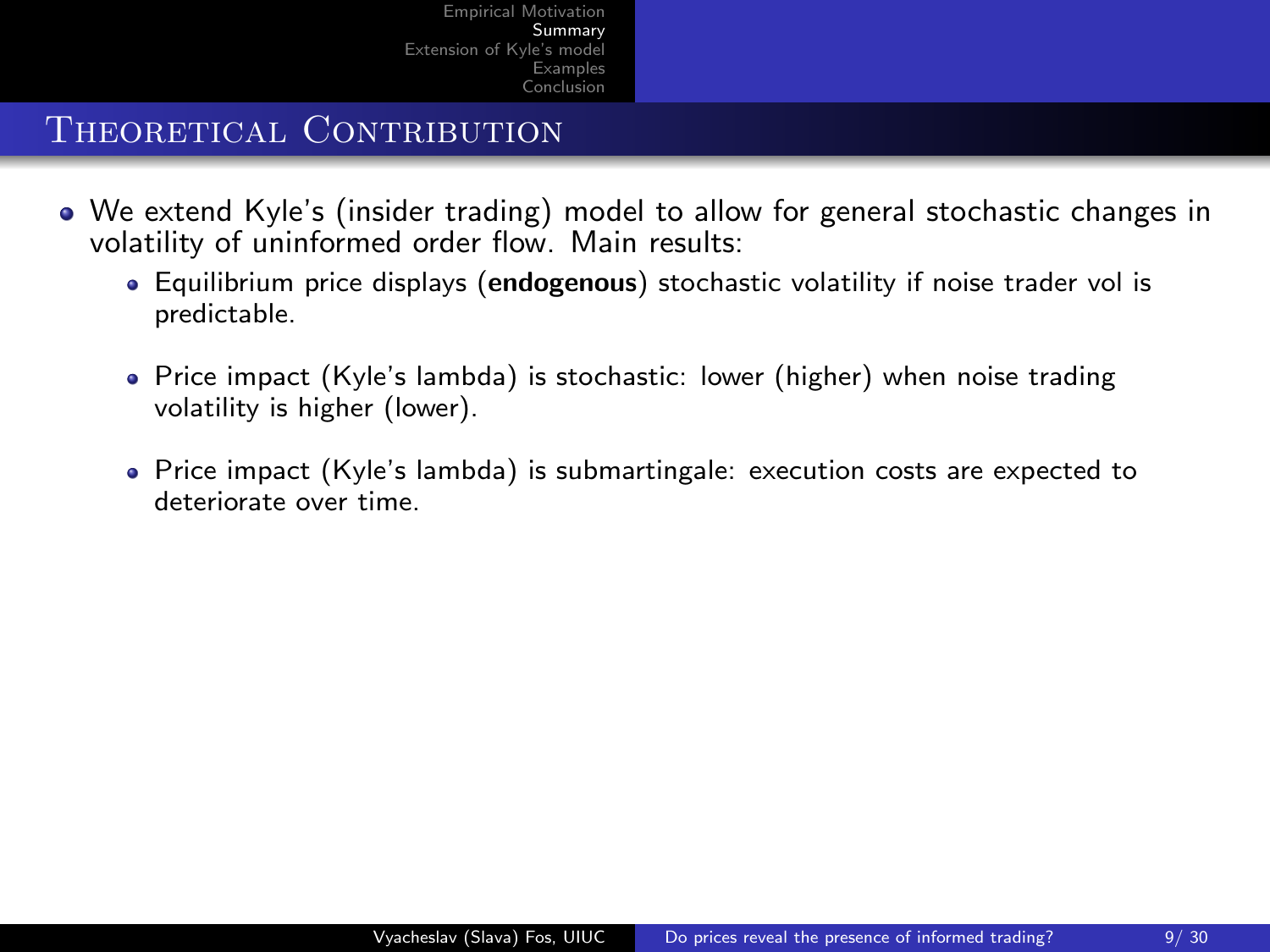- We extend Kyle's (insider trading) model to allow for general stochastic changes in volatility of uninformed order flow. Main results:
	- Equilibrium price displays (endogenous) stochastic volatility if noise trader vol is predictable.
	- Price impact (Kyle's lambda) is stochastic: lower (higher) when noise trading volatility is higher (lower).
	- Price impact (Kyle's lambda) is submartingale: execution costs are expected to deteriorate over time.
	- Informed trade more aggressively when noise trading volatility is higher and when measured price impact is lower.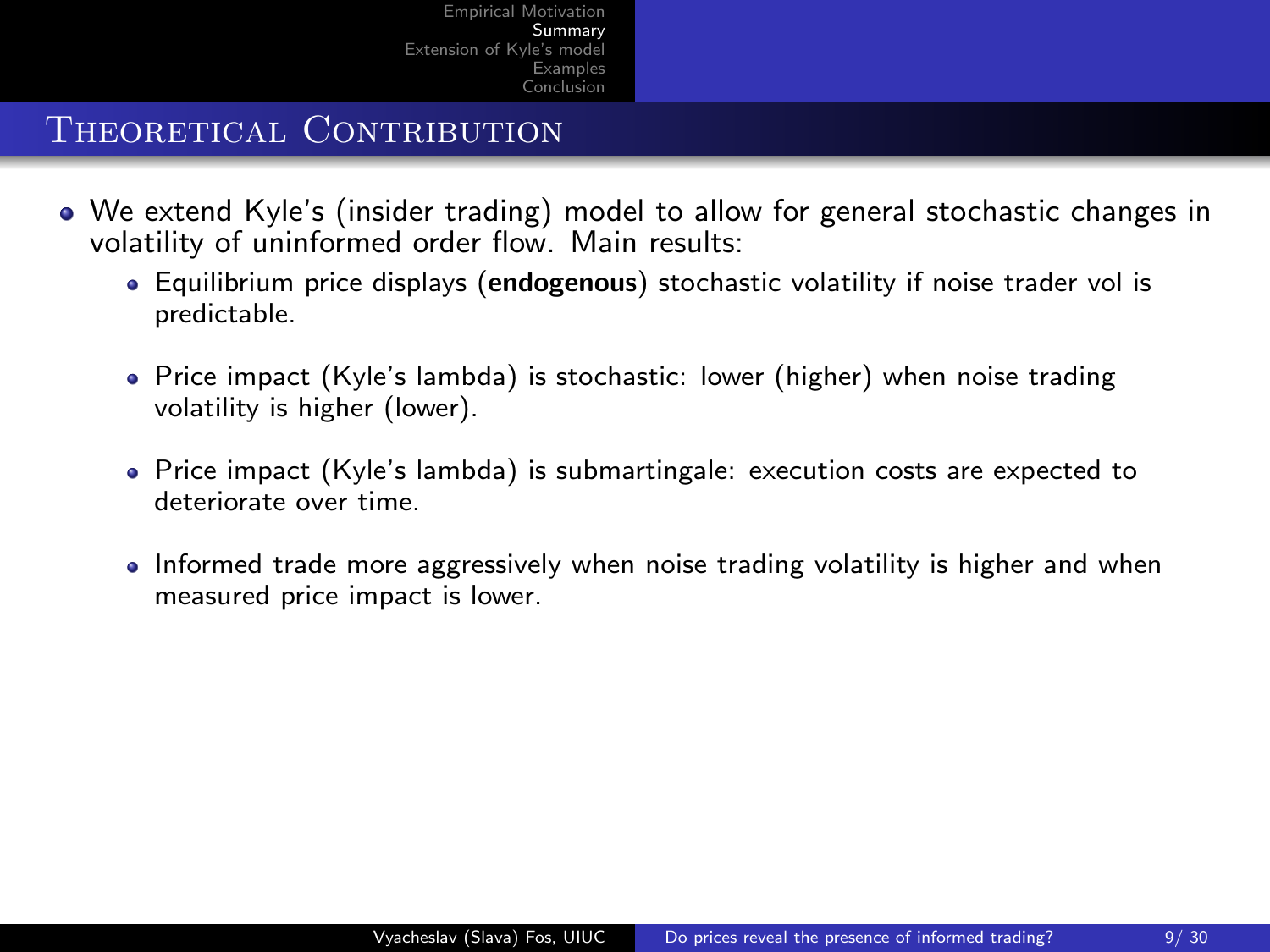- We extend Kyle's (insider trading) model to allow for general stochastic changes in volatility of uninformed order flow. Main results:
	- Equilibrium price displays (endogenous) stochastic volatility if noise trader vol is predictable.
	- Price impact (Kyle's lambda) is stochastic: lower (higher) when noise trading volatility is higher (lower).
	- Price impact (Kyle's lambda) is submartingale: execution costs are expected to deteriorate over time.
	- Informed trade more aggressively when noise trading volatility is higher and when measured price impact is lower.
	- More information makes its way into prices when noise trading volatility is higher.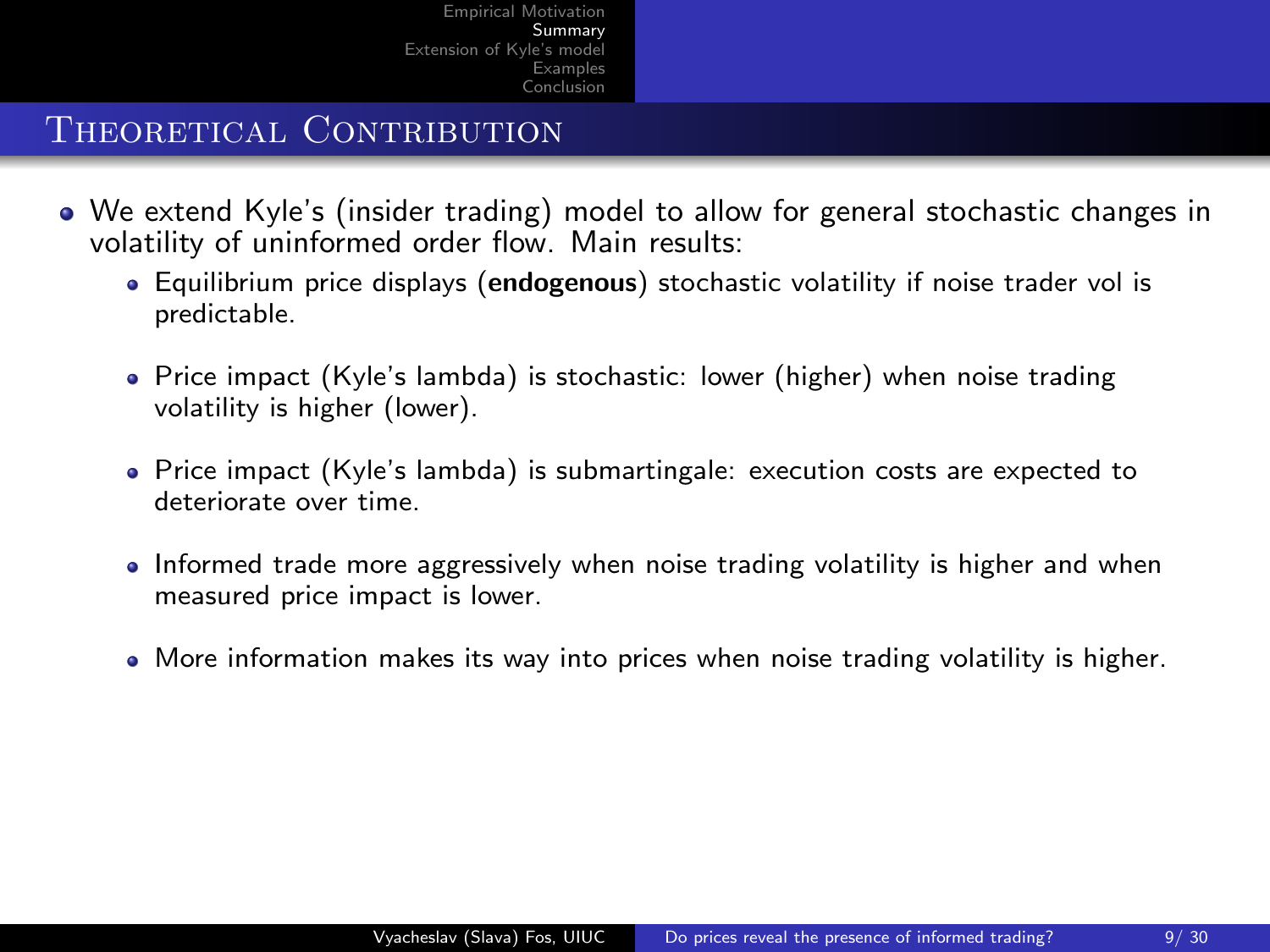- We extend Kyle's (insider trading) model to allow for general stochastic changes in volatility of uninformed order flow. Main results:
	- Equilibrium price displays (endogenous) stochastic volatility if noise trader vol is predictable.
	- Price impact (Kyle's lambda) is stochastic: lower (higher) when noise trading volatility is higher (lower).
	- Price impact (Kyle's lambda) is submartingale: execution costs are expected to deteriorate over time.
	- Informed trade more aggressively when noise trading volatility is higher and when measured price impact is lower.
	- More information makes its way into prices when noise trading volatility is higher.
	- Aggregate adverse selection execution costs for uninformed noise traders can be higher when noise trading is higher (and lambda is lower).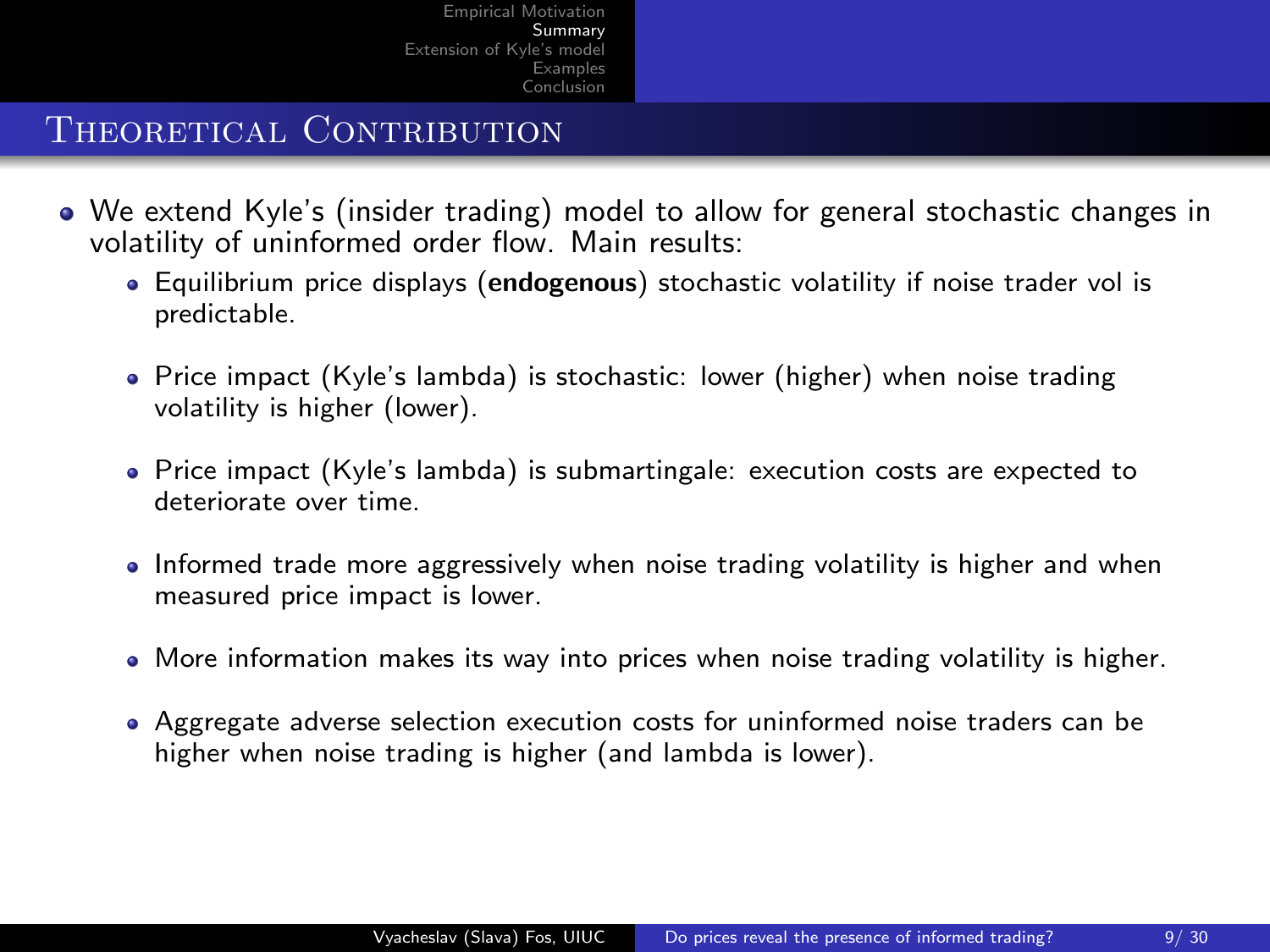

#### Insider

- We follow Back (1992) and develop a continuous time version of Kyle (1985)
- Risk-neutral insider's maximization problem:

<span id="page-31-0"></span>
$$
\max_{\theta_t} \mathbb{E}\left[\int_0^T (v - P_t)\theta_t dt \, | \mathcal{F}_t^Y, v\right] \tag{1}
$$

- As in Kyle, we assume there is an insider trading in the stock with perfect knowledge of the terminal value  $v$
- It is optimal for the insider to follow absolutely continuous trading strategy (Back, 1992).
- Related work: Back and Pedersen (1998), Admati Pfleiderer (1988) and others...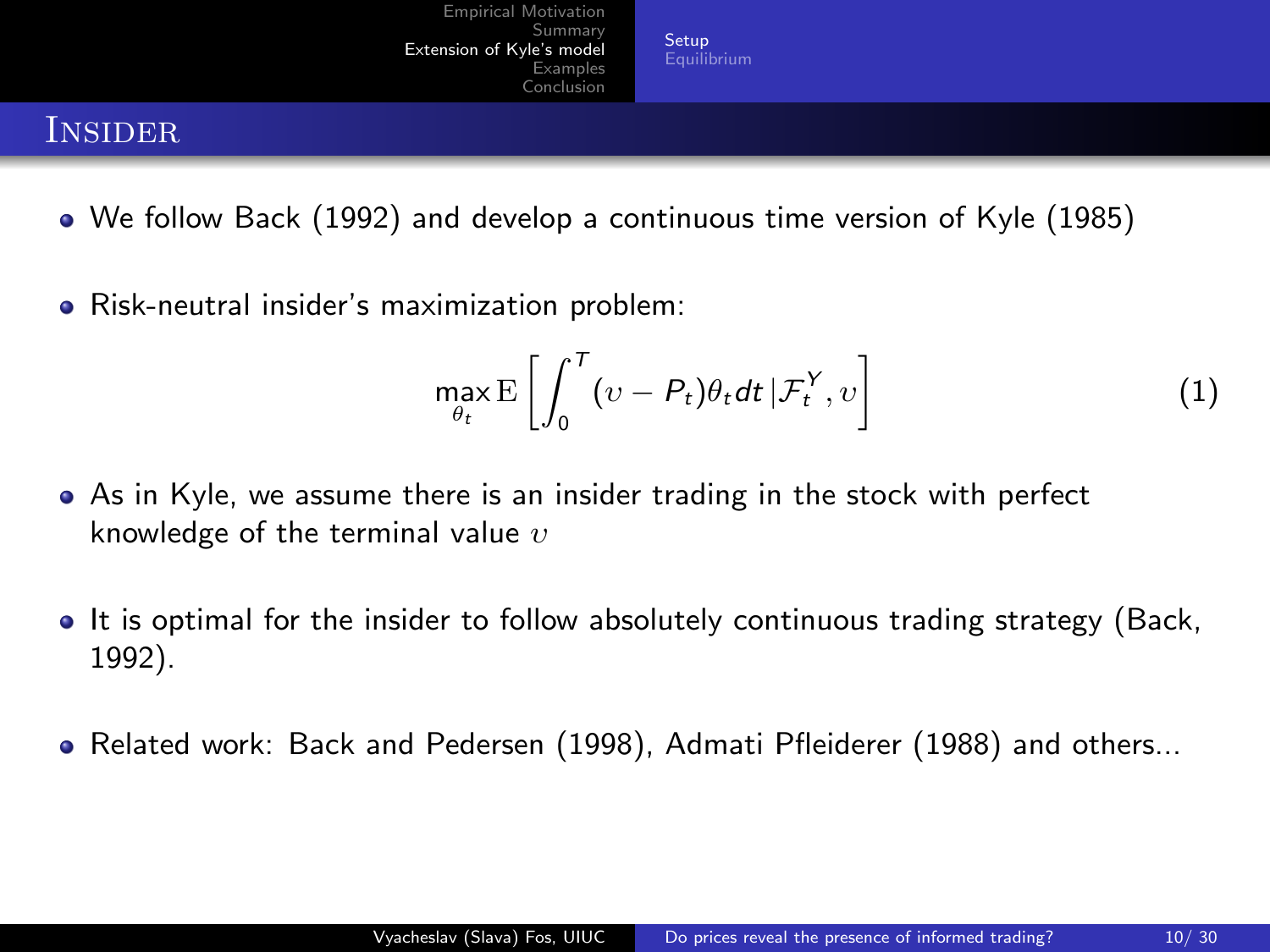[Setup](#page-31-0) [Equilibrium](#page-34-0)

# MARKET MAKER

- The market maker is also risk-neutral, but does not observe the terminal value. Instead, he has a prior that the value v is normally distributed  $N(\mu_0, \Sigma_0)$
- The market maker only observes the total order flow:



• where  $\sigma_t$  is the stochastic volatility of the uninformed order flow:

$$
d\sigma_t = m(t, \sigma^t)dt + \nu(t, \sigma^t)dM_t
$$

and  $M_t$  is orthogonal (possibly discontinuous) martingale.

Since the market maker is risk-neutral, equilibrium imposes that

$$
P_t = \mathrm{E}\left[v \,|\, \mathcal{F}_t^Y\right] \tag{3}
$$

• We assume that the market maker and the informed investor observe  $\sigma_t$ .

(2)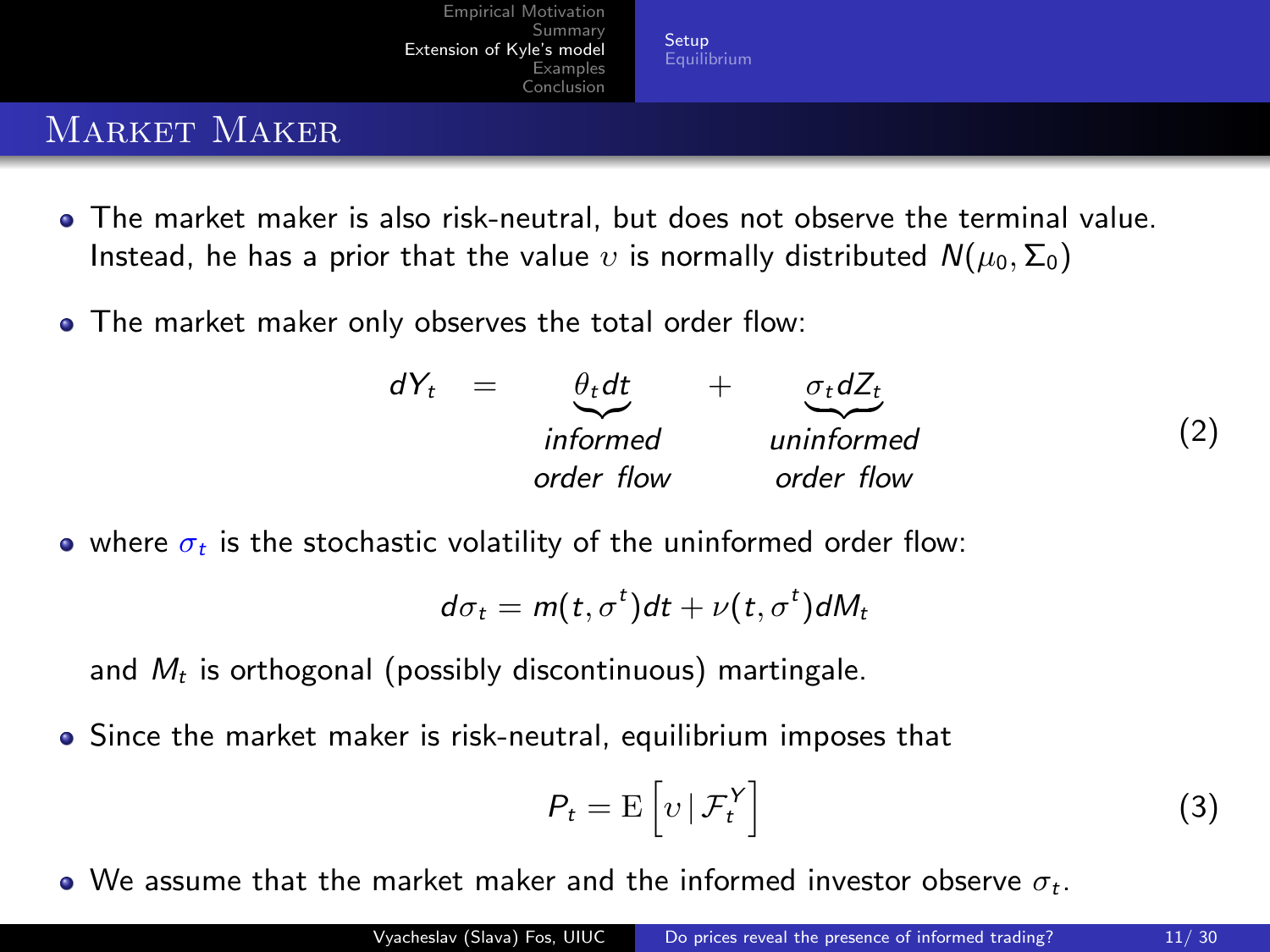[Setup](#page-31-0) [Equilibrium](#page-34-0)

#### PREVIEW OF RESULTS

- This may seem like a trivial extension of the Kyle (1985) model, as one might conjecture that one can simply 'paste' together Kyle economies with different noise-trading volatilities ...... But, not so!
- The insider will optimally choose to trade less in the lower liquidity states than he would were these to last forever, because he anticipates the future opportunity to trade more when liquidity is better and he can reap a larger profit
- Of course, in a rational expectations' equilibrium, the market maker foresees this, and adjusts prices accordingly. Therefore, if noise trader volatility is predictable, price dynamics are more complex than in the standard Kyle model:
	- Price displays stochastic volatility
	- Price impact measures are time varying and not necessarily related to informativeness of order flow.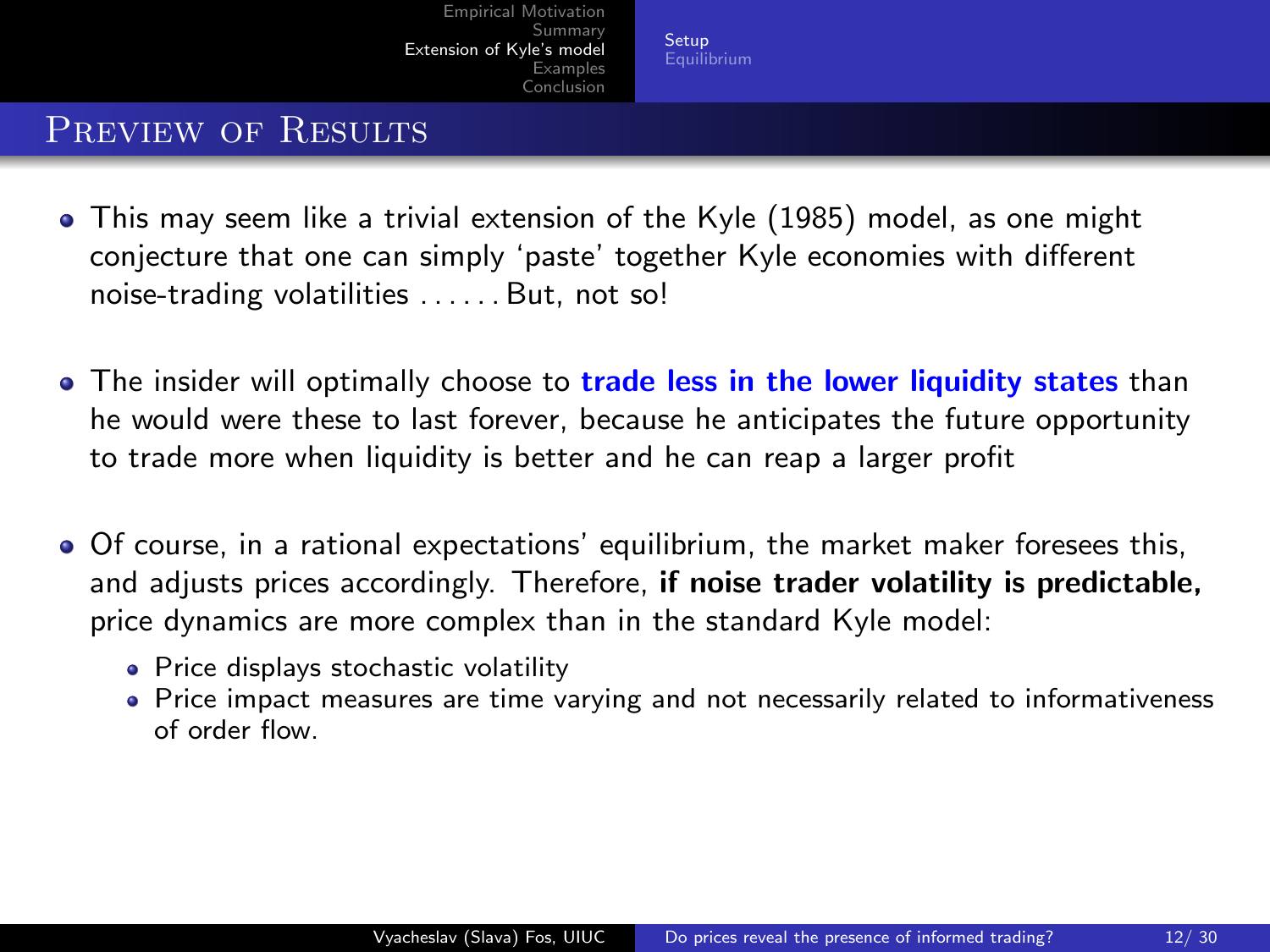### Solving for Equilibrium

First, we conjecture a trading rule followed by the insider:

$$
\theta_t = \beta(t, \sigma^t, \Sigma_t)(v - P_t)
$$

Second, we derive the dynamics of the stock price consistent with the market maker's filtering rule, conditional on a conjectured trading rule followed by the insider

<span id="page-34-0"></span>
$$
dP_t = \lambda(t, \sigma^t, \Sigma_t) dY_t
$$

- Then we solve the insider's optimal portfolio choice problem, given the assumed dynamics of the equilibrium price
- Finally, we show that the conjectured rule by the market maker is indeed consistent with the insider's optimal choice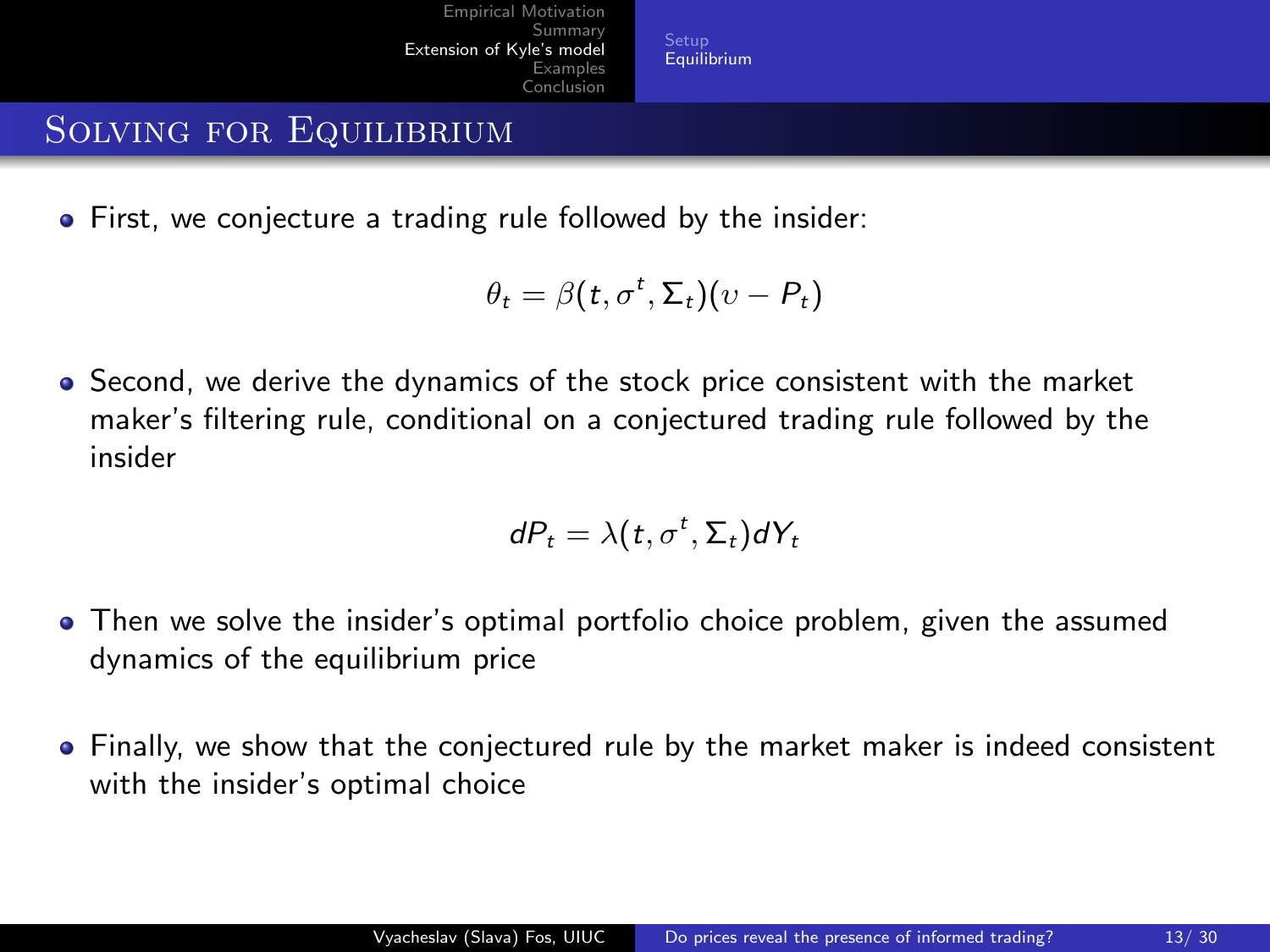[Equilibrium](#page-34-0)

### General Features of Equilibrium

• Price impact is stochastic:

$$
\lambda_t = \sqrt{\frac{\Sigma_t}{G_t}} \tag{4}
$$

• where  $\Sigma_t$  is remaining amount of private information

$$
\Sigma_t = \mathrm{E}\left[ \left( \upsilon - P_t \right)^2 \middle| \mathcal{F}_t^{\gamma} \right] \tag{5}
$$

• and  $G_t$  is remaining amount of uninformed order flow variance, solves the Backward stochastic differential equation (BSDE):

$$
\sqrt{G_t} = \mathcal{E}\left[\int_t^T \frac{\sigma_s^2}{2\sqrt{G_s}} ds | \sigma^t\right]
$$
 (6)

• Optimal strategy of insider is:

$$
\theta_t = \frac{1}{\lambda_t} \frac{\sigma_t^2}{G_t} (v - P_t)
$$
\n(7)

- $\Rightarrow$  Insider trades more aggressively when
	- the ratio of private information  $(\sigma_t)$  to 'equilibrium-expected' noise trading volatility  $(G_t)$  is higher, and
	- when price impact  $\lambda_t$  is lower.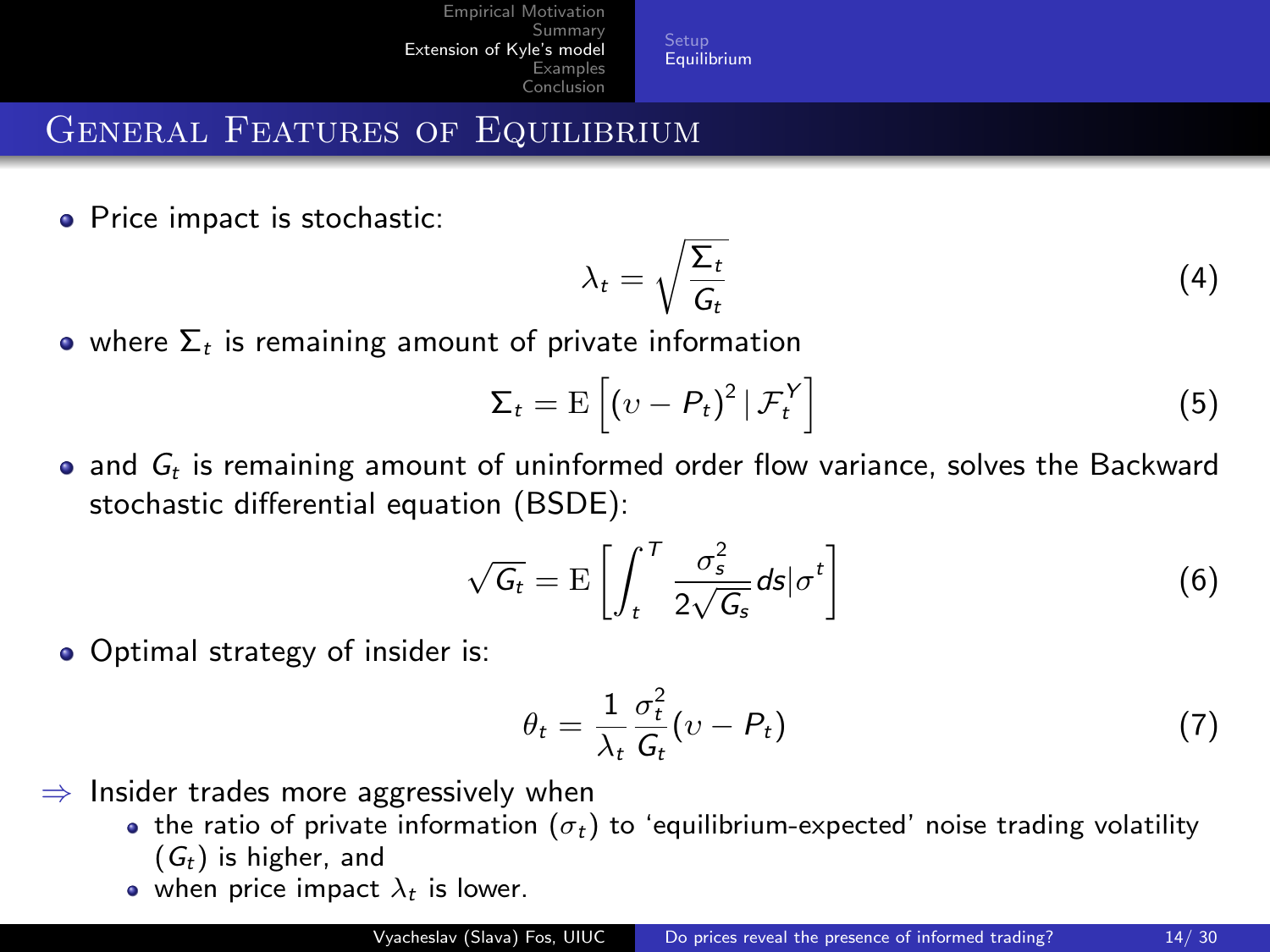[Equilibrium](#page-34-0)

General Features of Equilibrium

• Stock price displays time-varying volatility:

$$
dP_t = \frac{(v - P_t)}{G_t} \sigma_t^2 dt + \sqrt{\frac{\Sigma_t}{G_t}} \sigma_t dZ_t
$$
 (8)

- Note, that information asymmetry is necessary for price process to be non-constant.
- $G_t$  is the crucial quantity to characterize equilibrium. Its BSDE solution satisfies:

$$
G_t \leq \mathrm{E}[\int_t^T \sigma_s^2 ds]
$$

If  $\sigma \leq \sigma_t \leq \overline{\sigma}$  then we can show that there exists a maximal bounded solution to the recursive equation for G with:

$$
\underline{\sigma}^2(T-t)\leq G_t\leq \overline{\sigma}^2(T-t) \tag{9}
$$

- For several special cases we can construct an explicit solution to this BSDE:
	- $\bullet$   $\sigma_t$  deterministic.
	- $\bullet$   $\sigma_t$  general martingale.
	- log  $\sigma_t$  Ornstein-Uhlenbeck process.
	- $\bullet$   $\sigma$ <sub>t</sub> continuous time Markov Chain.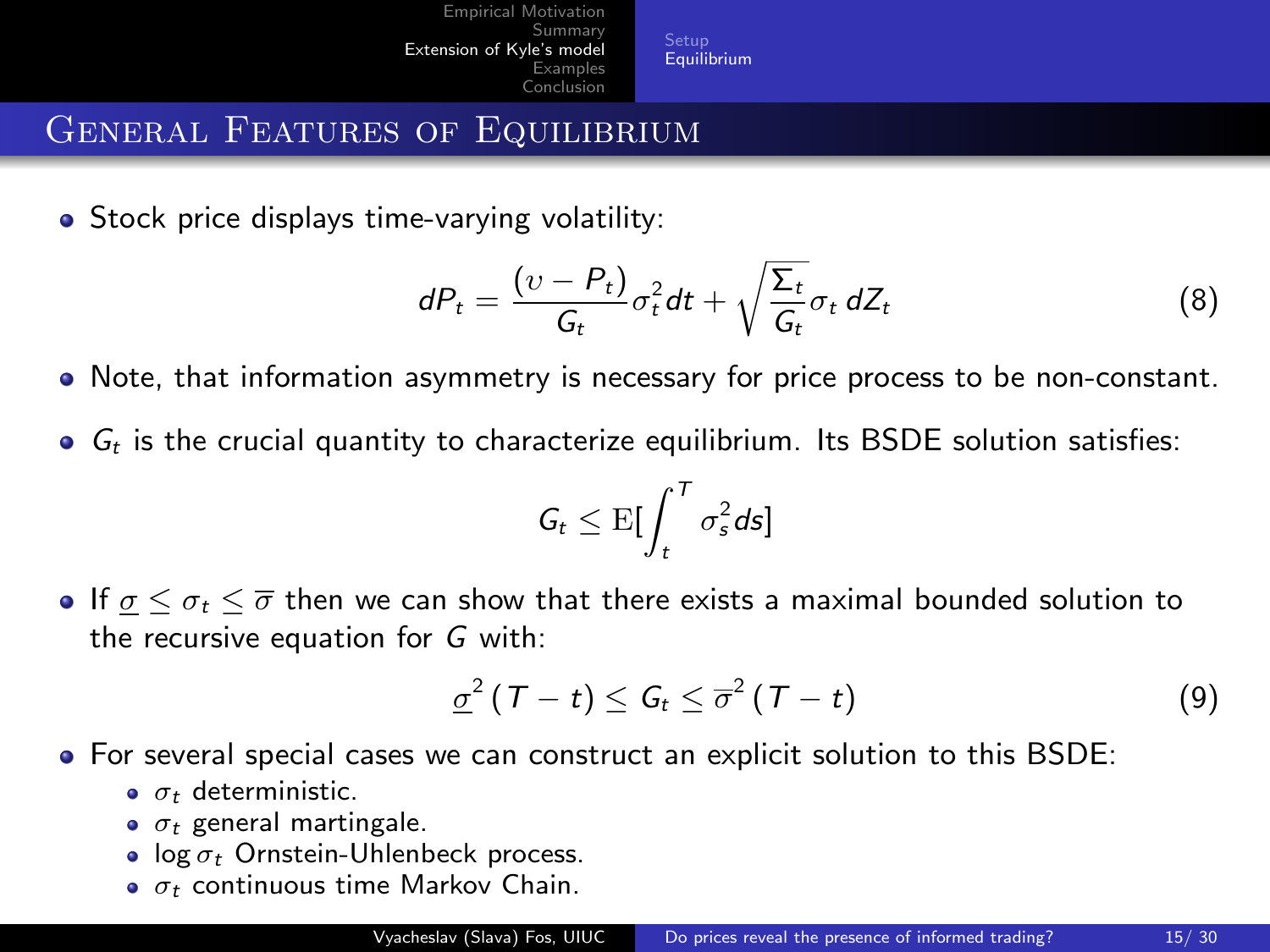[Setup](#page-31-0) [Equilibrium](#page-34-0)

### General Features of Equilibrium

- lim<sub>t→T</sub>  $P_t = v$  'Stochastic bridge' property of price in insider's filtration.
- Market depth  $(1/\lambda_t)$  is martingale.
- Price impact  $(\lambda_t)$  is a submartingale (liquidity is expected to deteriorate over time).
- $d\Sigma_t=-dP_t^2$  (stock price variance is high when information gets into prices faster, which occurs when noise trader volatility is high).
- Total profits of the insider are equal to  $\sqrt{\Sigma_0\mathit{G}_0}.$
- Realized execution costs of uninformed can be computed pathwise as

$$
\int_0^T (P_{t+dt} - P_t)\sigma_t dz_t = \int_0^T \lambda_t \sigma_t^2 dt
$$

Unconditionally, expected aggregate execution costs of uninformed equal insider's profits.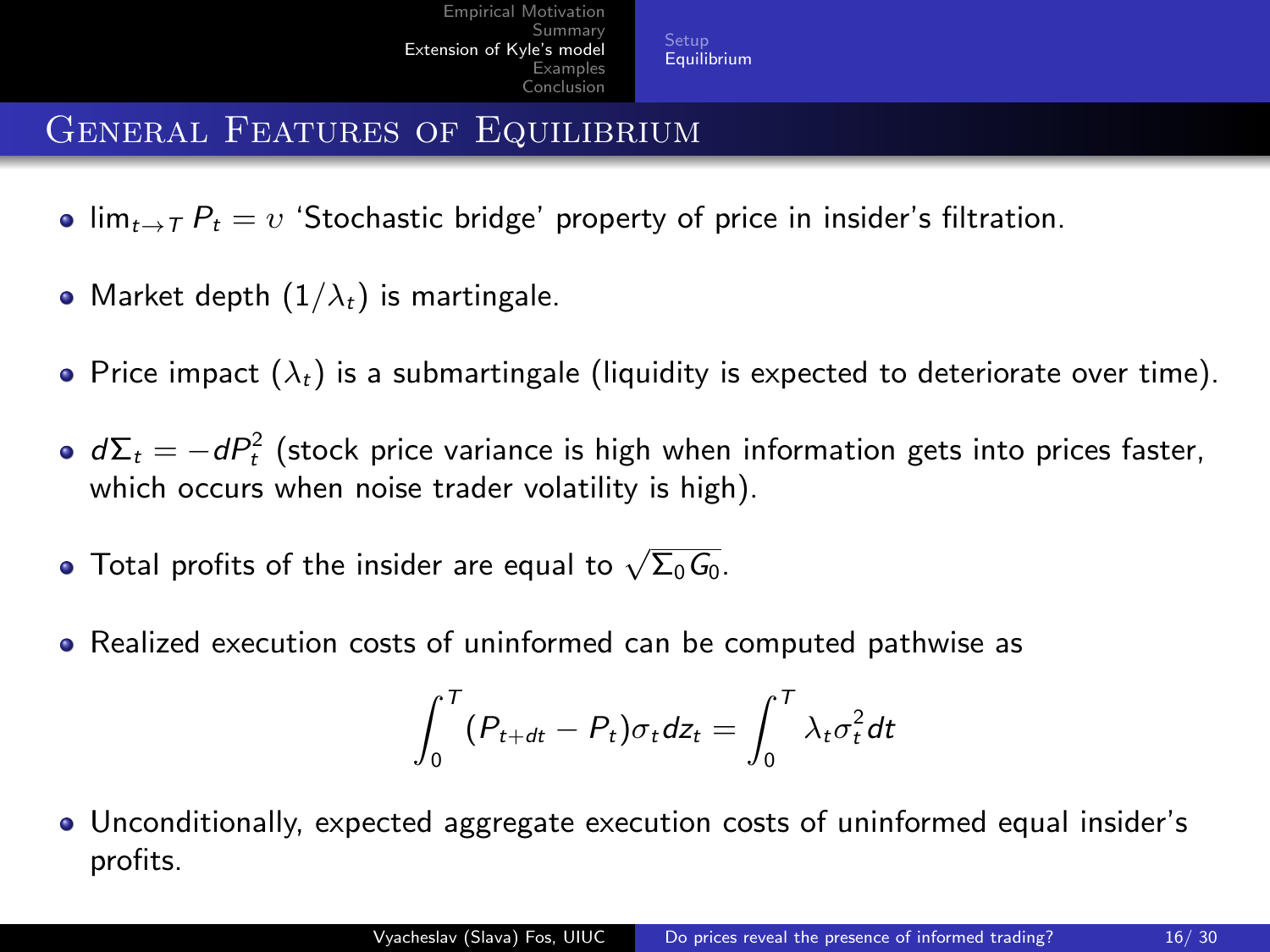[Martingale noise trading volatility](#page-38-0) [General Diffusion Dynamics](#page-40-0) [Constant expected growth rate](#page-41-0) [Two State Markov Chain](#page-44-0)

General martingale dynamics

We assume that uninformed order flow volatility is unpredictable (a martingale):

$$
\frac{d\sigma_t}{\sigma_t} = \nu(t, \sigma^t) dM_t, \qquad (10)
$$

- We can solve for  $G(t) = \sigma_t^2(T t)$ ,
- Then market depth is a martingale:

$$
\frac{1}{\lambda_t} = \frac{\sigma_t}{\sigma_v},
$$

where  $\sigma_v^2 = \frac{\Sigma_0}{\mathcal{T}}$  is the annualized initial private information variance level.

- The trading strategy of the insiders is  $\theta_t = \frac{\sigma_t}{\sigma_v(T-t)}(v P_t)$
- Equilibrium price dynamics are identical to the original Kyle (1985) model:

<span id="page-38-0"></span>
$$
dP_t = \frac{(v - P_t)}{T - t} dt + \sigma_v dZ_t.
$$
 (11)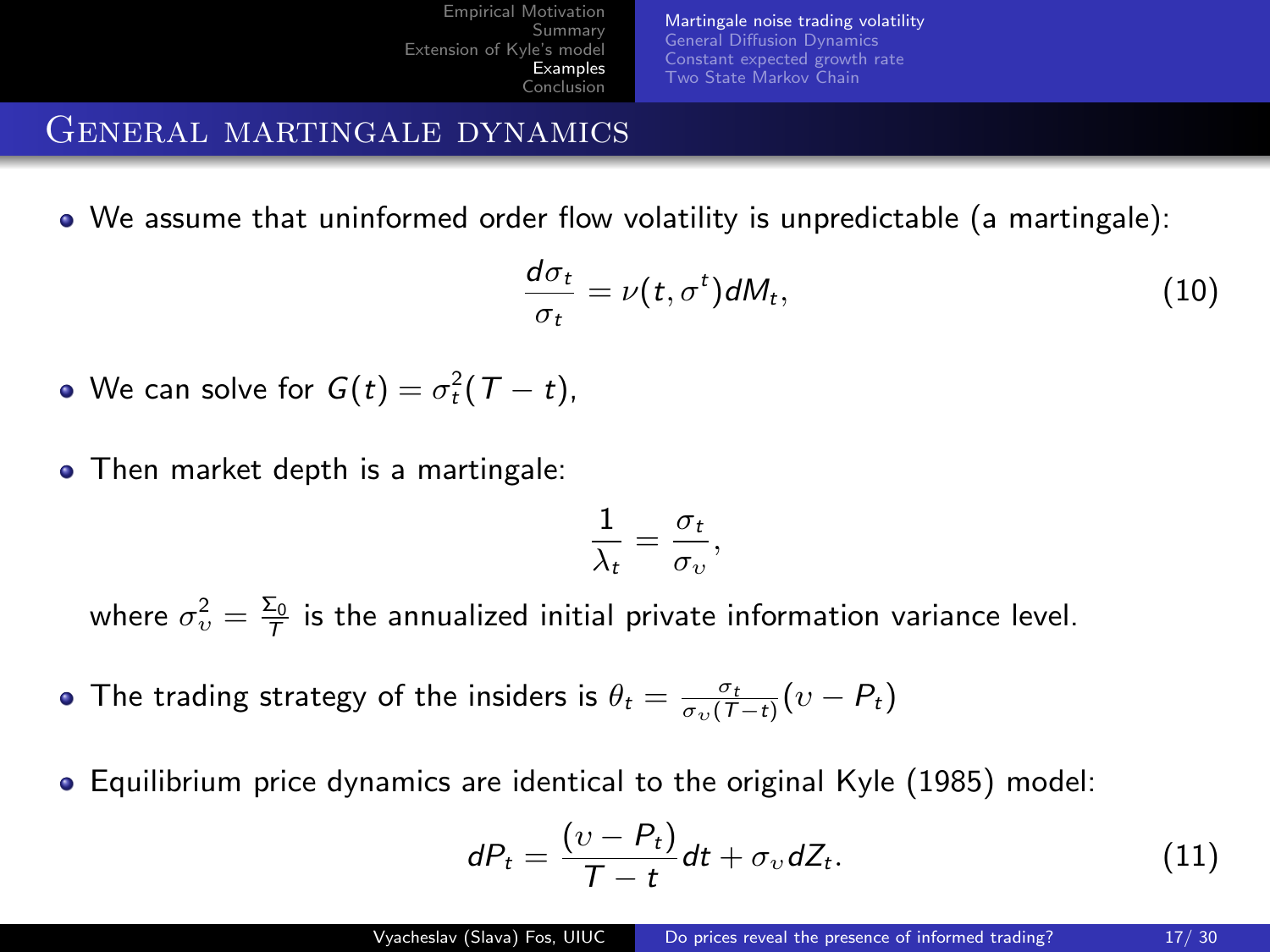[Martingale noise trading volatility](#page-38-0) [General Diffusion Dynamics](#page-40-0) [Constant expected growth rate](#page-41-0) [Two State Markov Chain](#page-44-0)

#### Implications of martingale dynamics

This example shows we can extend Kyle's equilibrium by simply 'plugging-in' stochastic noise trading volatility:

- Market depth varies linearly to noise trading volatility,
- Insider's strategy is more aggressive when noise trading volatility increases,
- Both effects offset perfectly so as to leave prices unchanged (relative to Kyle):
	- **•** Prices display constant volatility.
	- Private information gets into prices linearly and independently of the rate of noise trading volatility (as in Kyle).
- $\Rightarrow$  In this model empirical measures of price impact will be time varying (and increasing over time on average), but do not reflect any variation in asymmetric information of trades.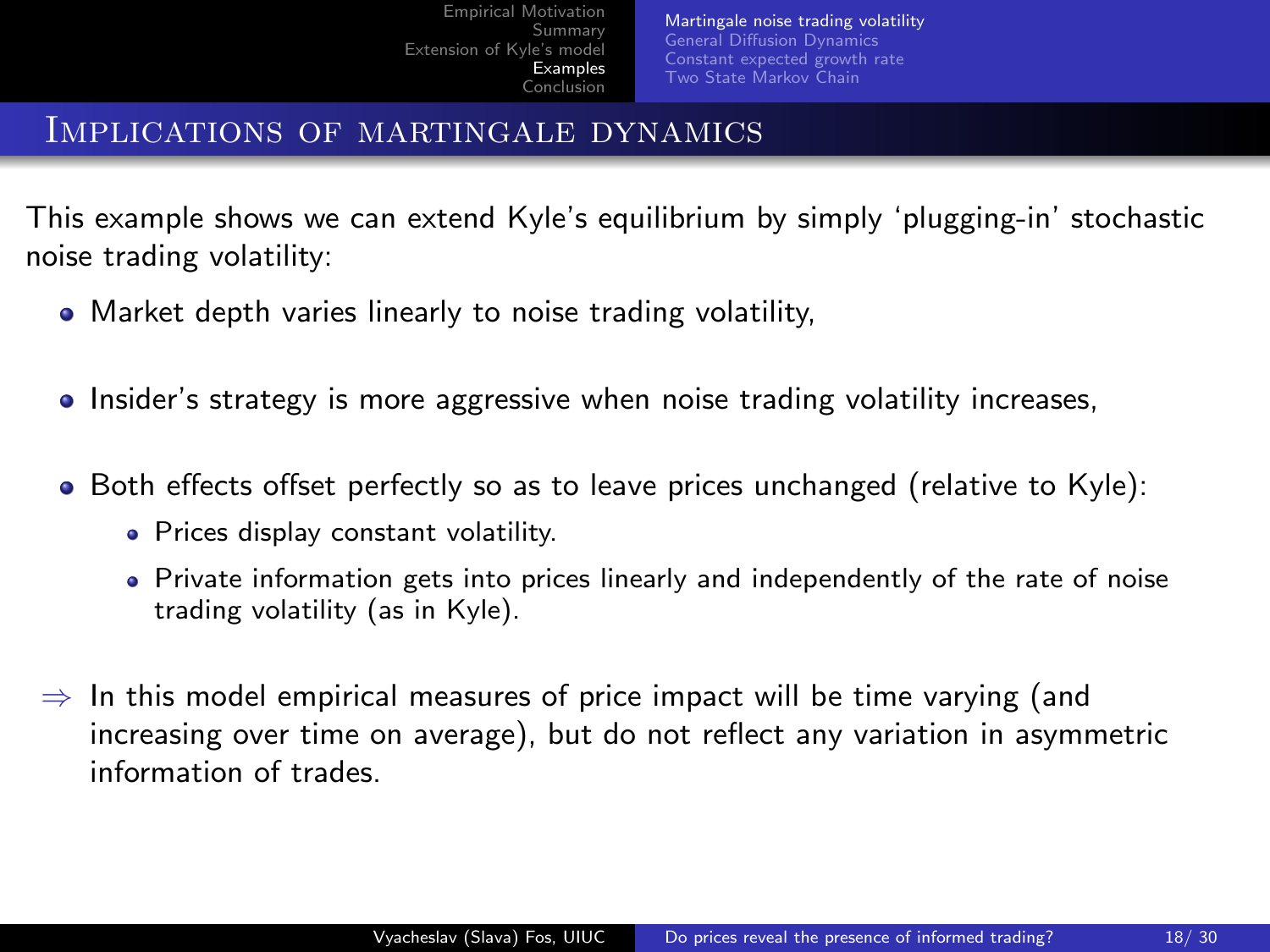[Martingale noise trading volatility](#page-38-0) [General Diffusion Dynamics](#page-40-0) [Constant expected growth rate](#page-41-0) [Two State Markov Chain](#page-44-0)

# GENERAL DIFFUSION DYNAMICS

Suppose that volatility follows a strictly positive process of the form:

<span id="page-40-0"></span>
$$
\frac{d\sigma_t}{\sigma_t} = m(t, \sigma^t)dt + \nu(t, \sigma^t)dW_t
$$
\n(12)

- If the expected growth rate of noise trading volatility follows a deterministic process  $m<sub>t</sub>$ :
	- $G(t)$  admits the solution:  $G(t) = \sigma_t^2 \int_t^T e^{\int_t^u 2m_s ds} du$
	- $C(t)$  dannes the solution.  $C(t) = \sigma_t t$   $t_t$   $t_t$   $t_t$   $t_t$   $t_t$   $t_t$
	- Equilibrium price volatility is deterministic
- For the insider to change his strategy depending on the uncertainty about future noise trading volatility, the growth rate of noise trading volatility  $m_t$  has to be stochastic.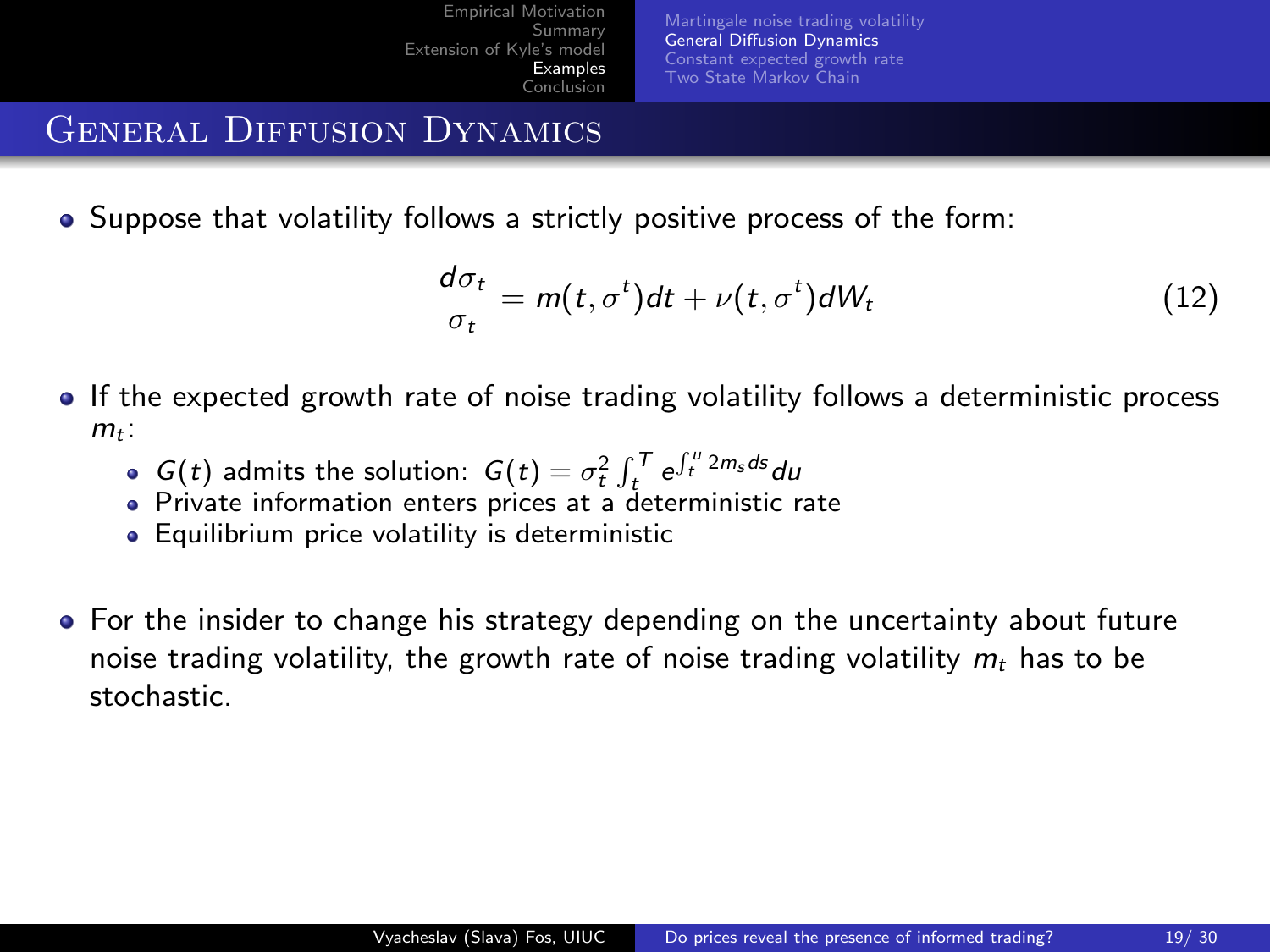[Martingale noise trading volatility](#page-38-0) [General Diffusion Dynamics](#page-40-0) [Constant expected growth rate](#page-41-0) [Two State Markov Chain](#page-44-0)

#### CONSTANT EXPECTED GROWTH RATE

We assume that uninformed order flow volatility follows a geometric Brownian Motion:

$$
\frac{d\sigma_t}{\sigma_t} = mdt + \nu dW_t, \qquad (13)
$$

- We can solve for  $G(t) = \sigma_t^2 B_t$  where  $B_t = \frac{e^{2m(T-t)} 1}{2m}$ ,
- Then market depth is  $\frac{1}{\lambda_t}=e^{-mt}\sigma_t\sqrt{\frac{B_0}{\Sigma_0}}$
- Equilibrium price dynamics follow a one-factor Markov non-homogenous bridge process:

<span id="page-41-0"></span>
$$
dP_t = \frac{(v - P_t)}{B_t} dt + e^{mt} \sqrt{\frac{\Sigma_0}{B_0}} dZ_t.
$$
 (14)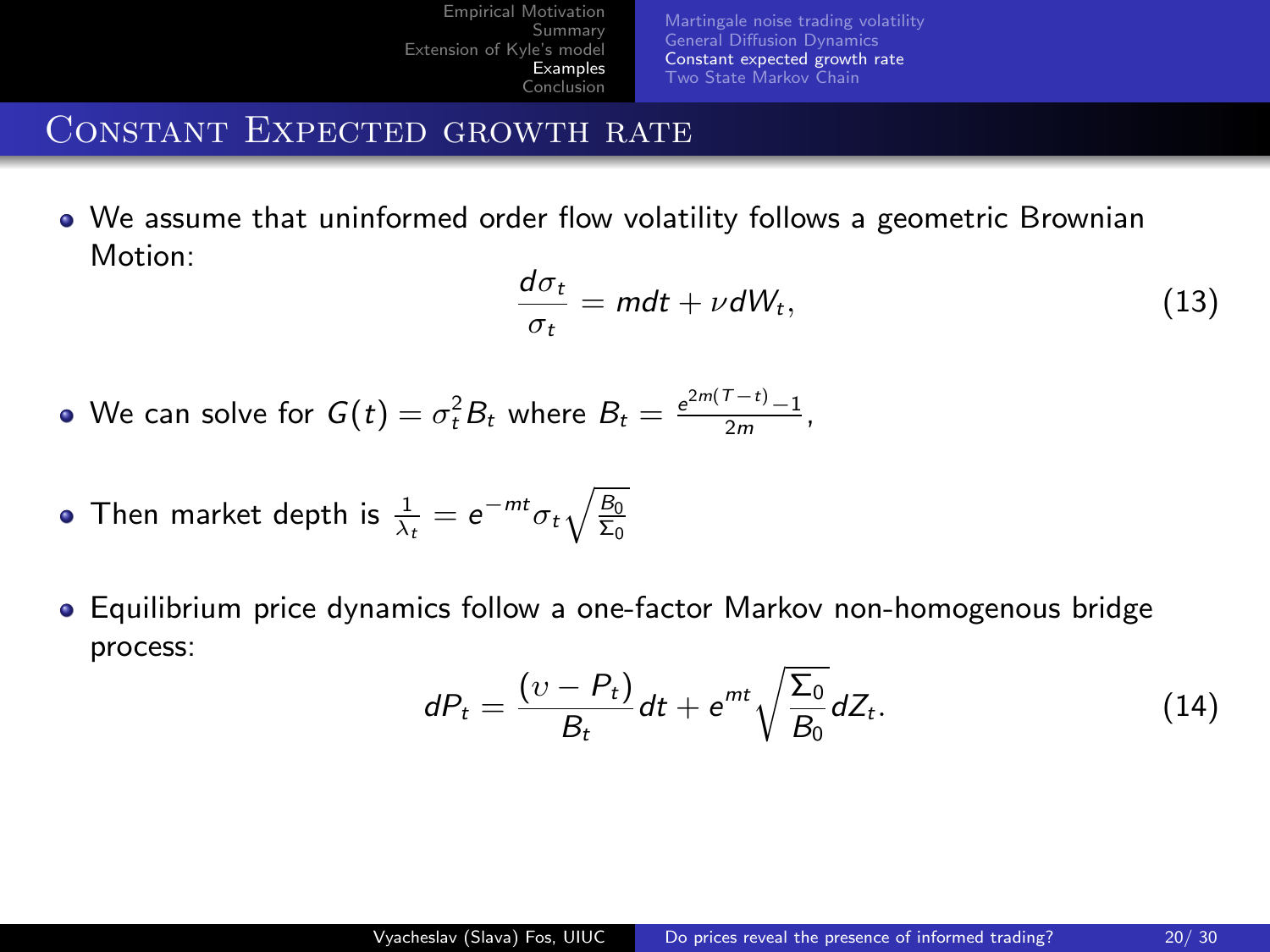[Martingale noise trading volatility](#page-38-0) [General Diffusion Dynamics](#page-40-0) [Constant expected growth rate](#page-41-0) [Two State Markov Chain](#page-44-0)

#### IMPLICATIONS OF CONSTANT GROWTH RATE

- As soon as there is predictability in noise trader volatility, equilibrium prices change (relative to Kyle):
	- Price volatility increases (decreases) deterministically with time if noise trading volatility is expected to increase (decrease).
	- Private information gets into prices slower (faster) if noise trading volatility is expected to increase (decrease).
- Interesting separation result obtains:
	- Strategy of insider and price impact measure only depends on current level of noise trader volatility.
	- Equilibrium is independent of uncertainty about future noise trading volatility level  $(\nu)$ .
	- As a result, equilibrium price volatility is deterministic
	- Private information gets into prices at a deterministic rate, despite measures of price impact (and the strategy of the insider) being stochastic!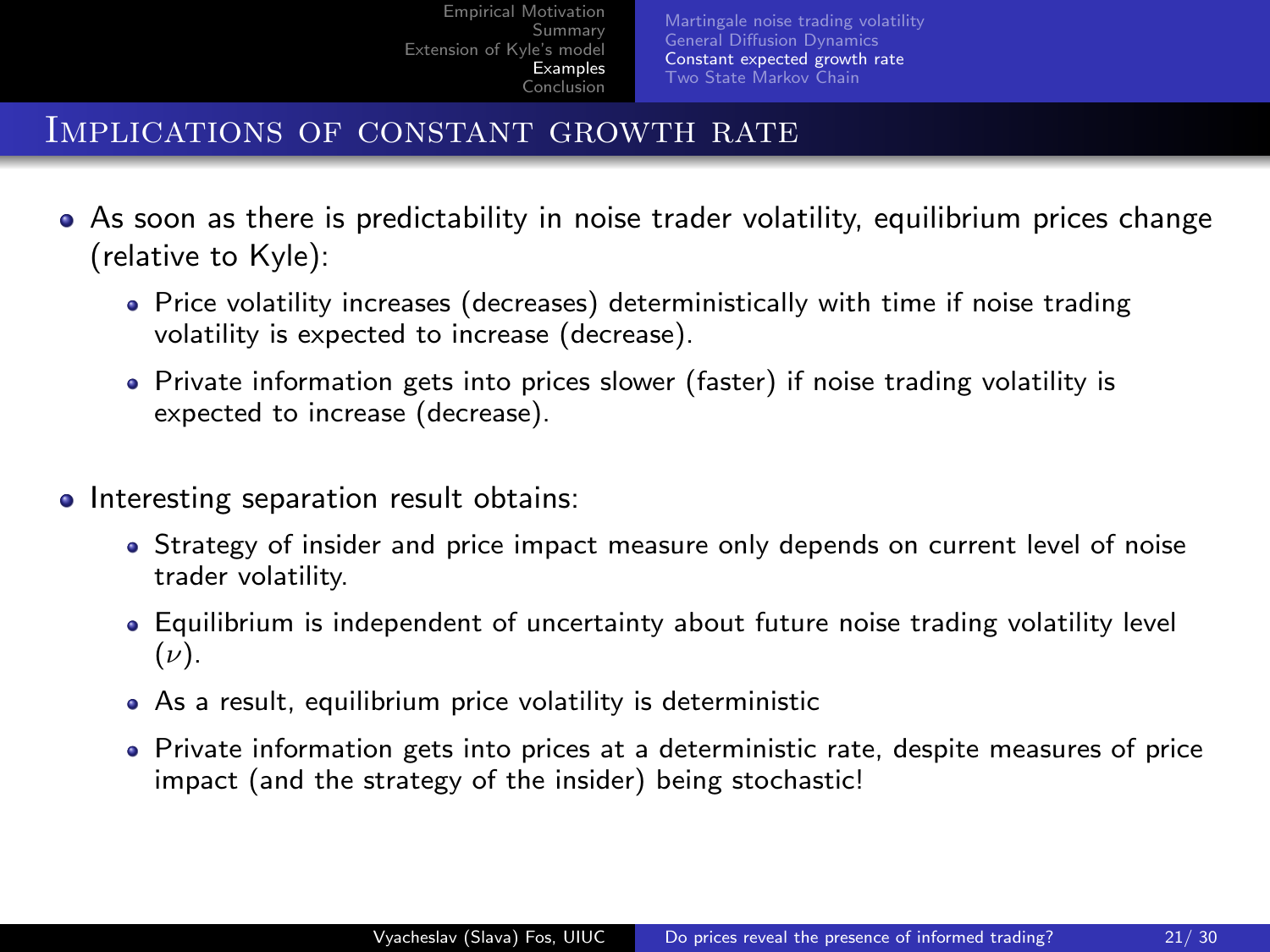[Martingale noise trading volatility](#page-38-0) [General Diffusion Dynamics](#page-40-0) [Constant expected growth rate](#page-41-0) [Two State Markov Chain](#page-44-0)

#### IMPLICATIONS OF CONSTANT GROWTH RATE



FIGURE: The Trading Strategy of the Insider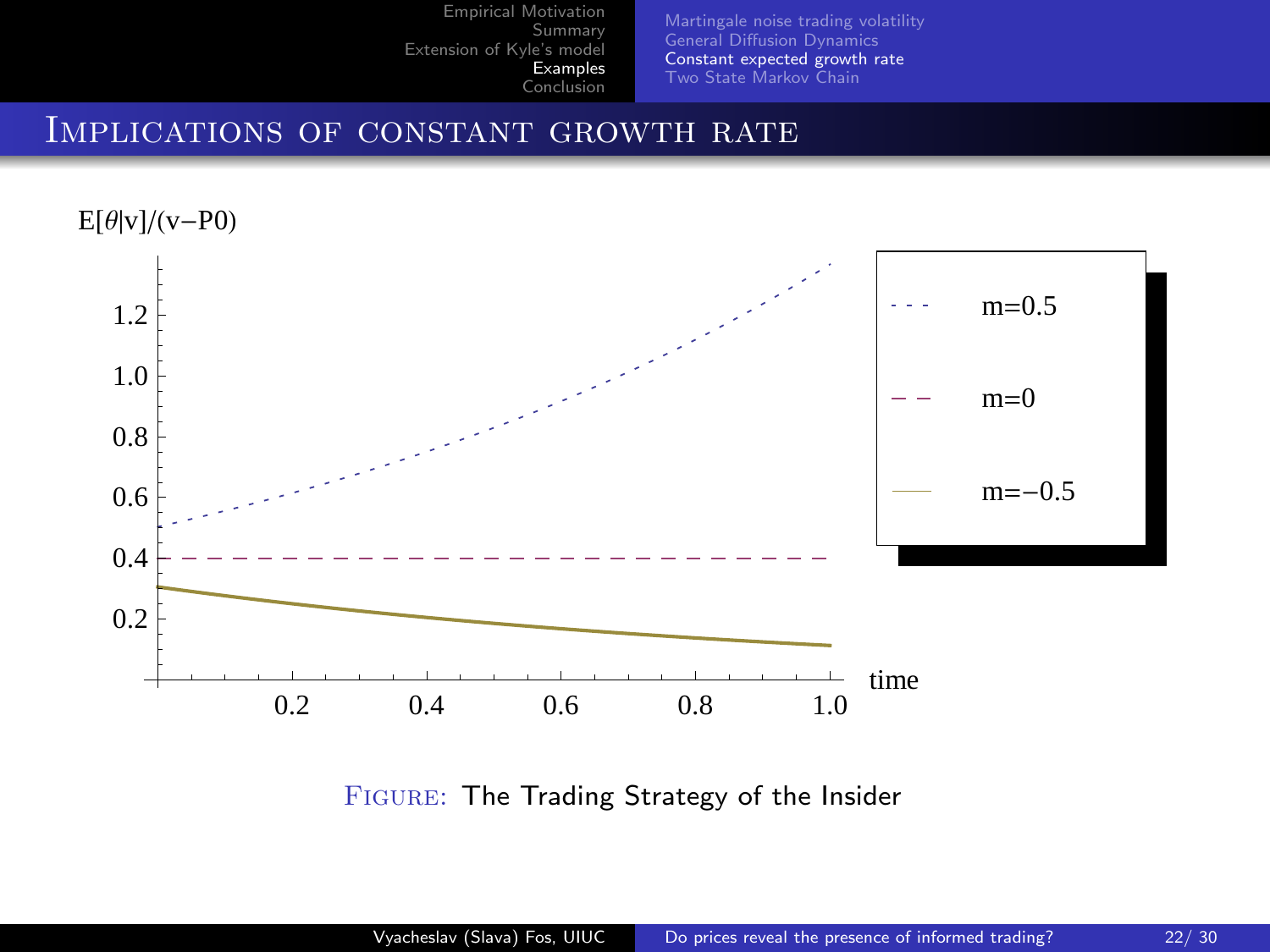[Martingale noise trading volatility](#page-38-0) [General Diffusion Dynamics](#page-40-0) [Constant expected growth rate](#page-41-0) [Two State Markov Chain](#page-44-0)

A TWO-STATE CONTINUOUS MARKOV CHAIN EXAMPLE

Assume uninformed order flow volatility can take on two values  $\sigma(0) < \sigma(1)$  where regime indicator  $S_t \in [0,1]$  follows:

$$
dS_t = (1 - s_t) dN_0(t) - s_t dN_1(t), \qquad (15)
$$

where  $N_i(t)$  is a standard Poisson counting process with jump intensity  $\eta_i$ respectively

The solution is  $G(t,s_t) = \mathbf{1}_{\{s_t = 0\}}\, G^0(\, \mathcal{T} - t) + \mathbf{1}_{\{s_t = 1\}}\, G^1(\, \mathcal{T} - t)$ , where the deterministic functions  $\mathsf{G}^0,\mathsf{G}^1$  satisfy the system of ODE (with boundary conditions  $G^0(0) = G^1(0) = 0$ :

$$
G_{\tau}^{0}(\tau) = \sigma(0)^{2} + 2\eta_{0}(\sqrt{G^{1}(\tau)G^{0}(\tau)} - G^{0}(\tau))
$$
\n(16)

<span id="page-44-0"></span>
$$
G_{\tau}^{1}(\tau) = \sigma(1)^{2} + 2\eta_{1}(\sqrt{G^{1}(\tau)G^{0}(\tau)} - G^{1}(\tau))
$$
\n(17)

- We compute execution costs of uninformed numerically in this case.
- Show that uninformed execution costs can be higher when noise trading volatility is higher (and Kyle lambda is actually lower).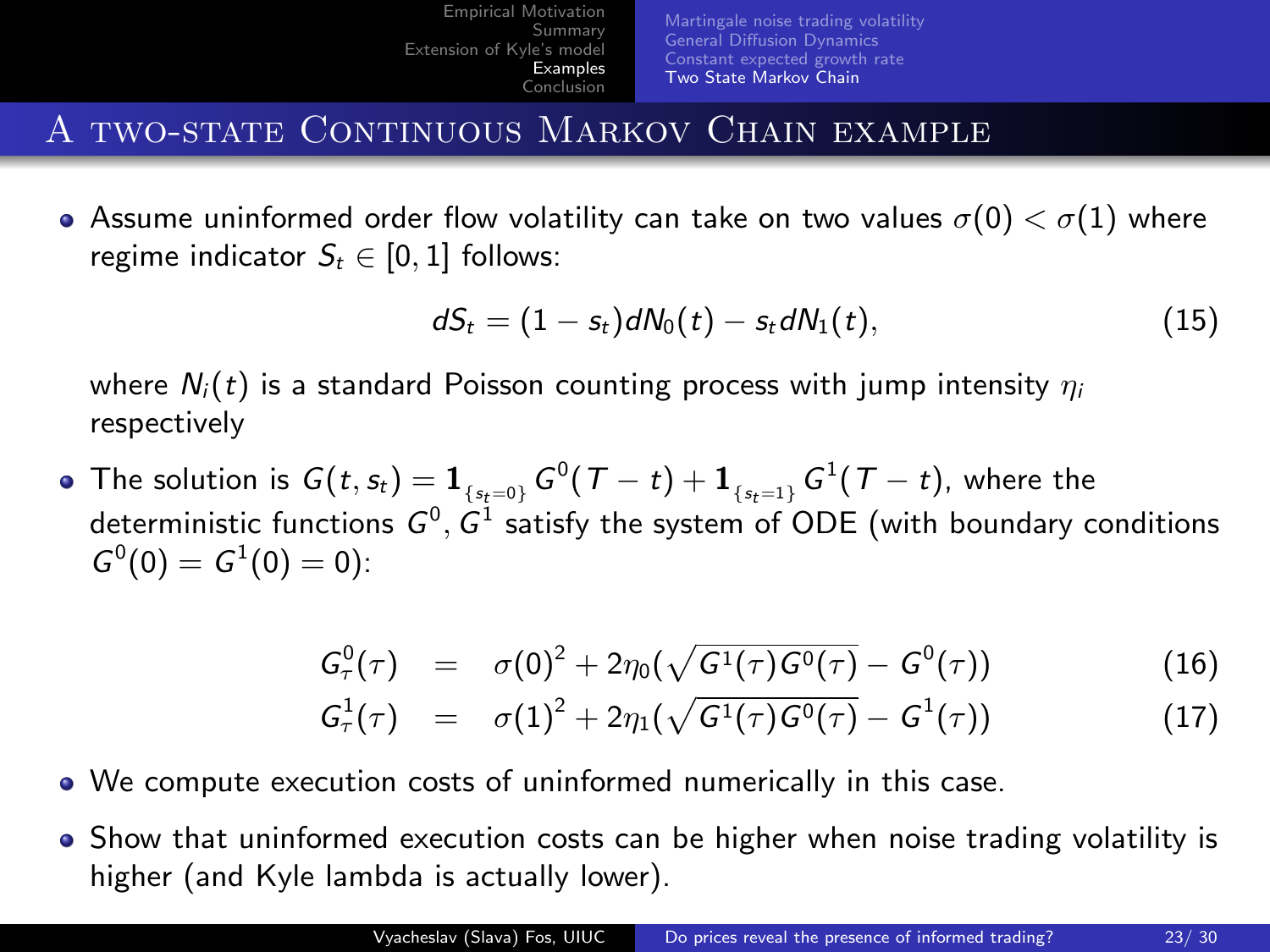[Empirical Motivation](#page-1-0) [Extension of Kyle's model](#page-31-0) [Examples](#page-38-0) [Conclusion](#page-52-0) [Martingale noise trading volatility](#page-38-0) [General Diffusion Dynamics](#page-40-0) [Two State Markov Chain](#page-44-0)



FIGURE: G function in high and low state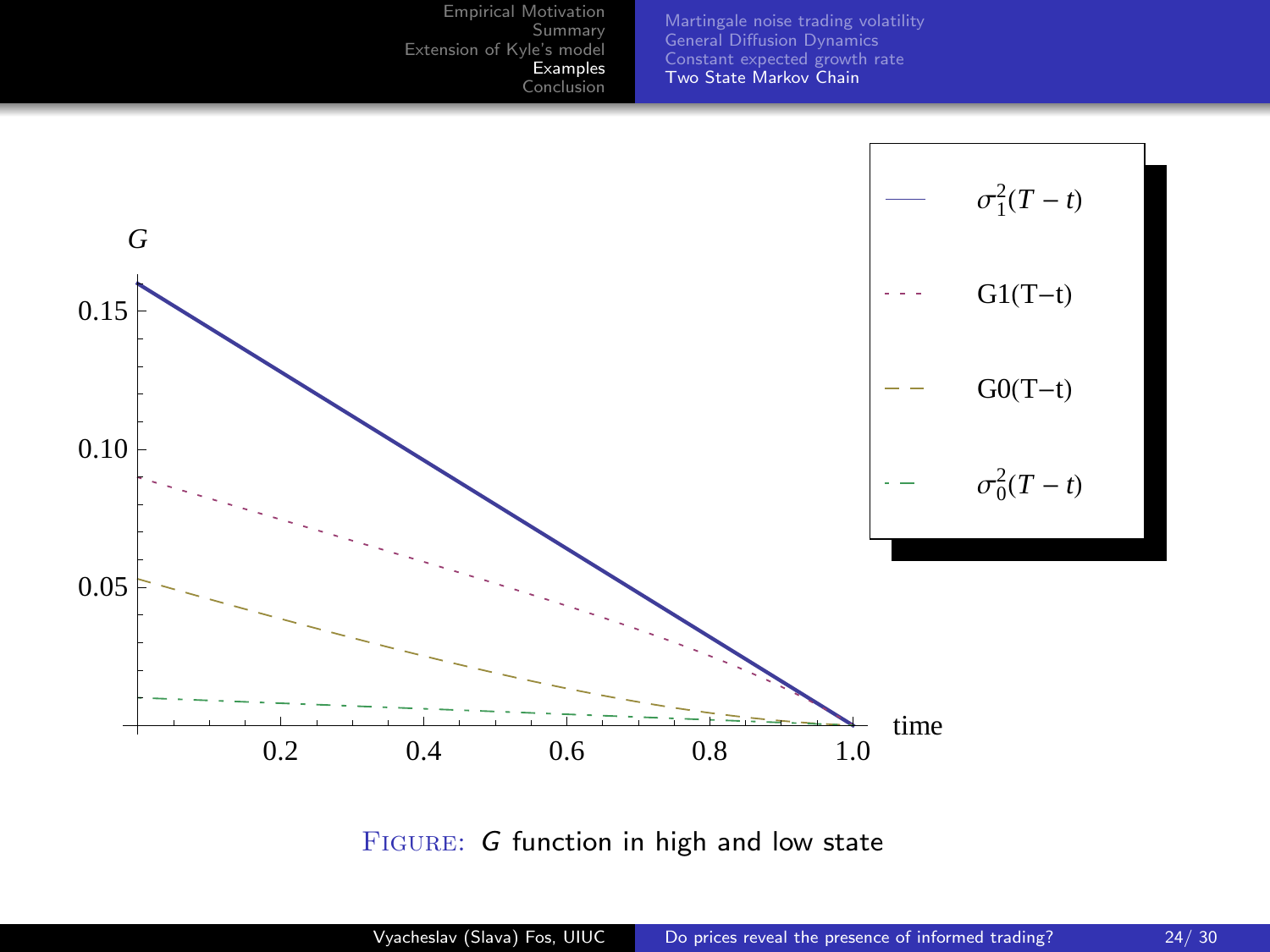

Figure: Four Private information paths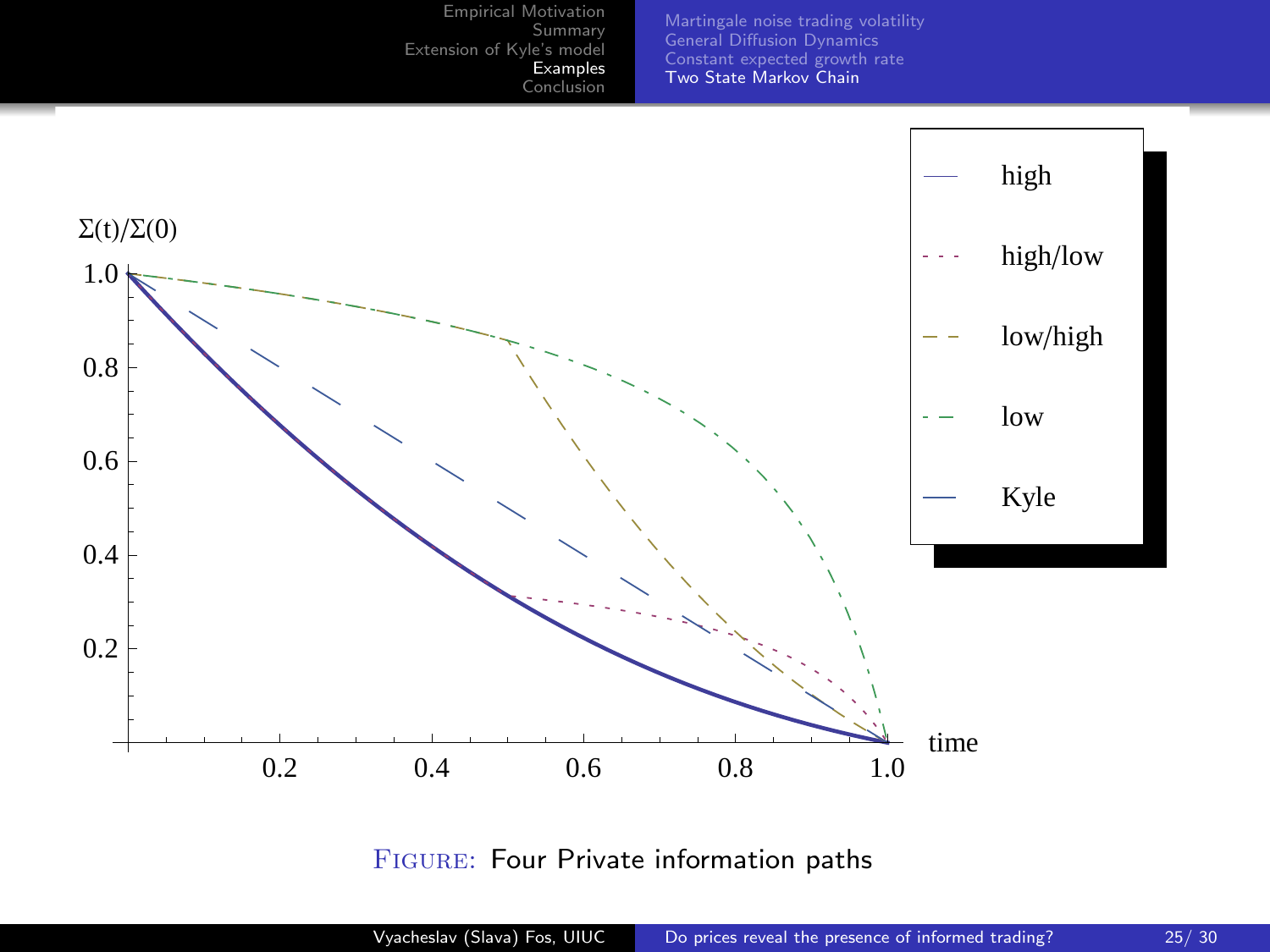



FIGURE: Four paths of price impact  $\lambda_t$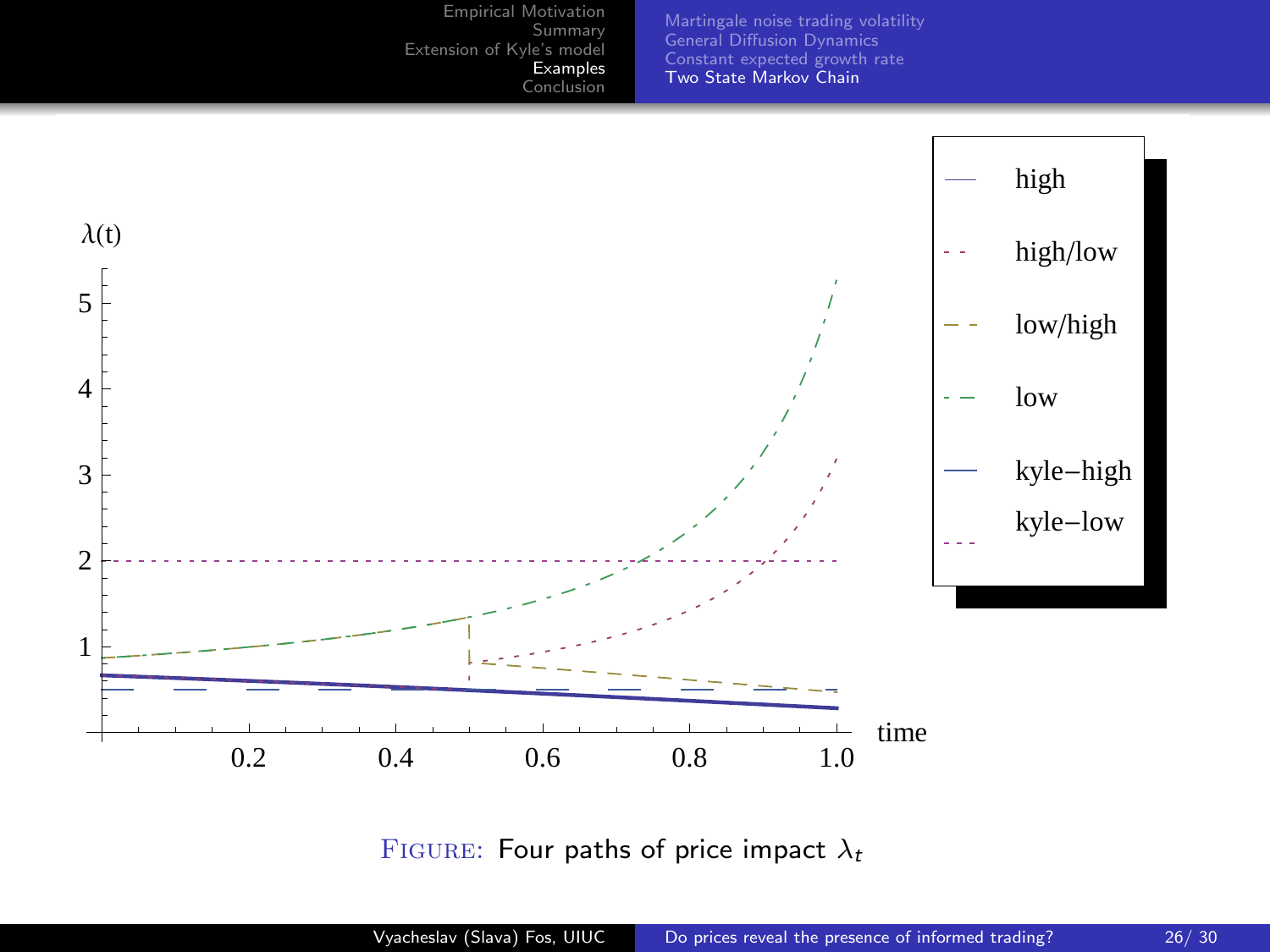[Martingale noise trading volatility](#page-38-0) [General Diffusion Dynamics](#page-40-0) [Two State Markov Chain](#page-44-0)



Figure: Four paths of Stock price volatility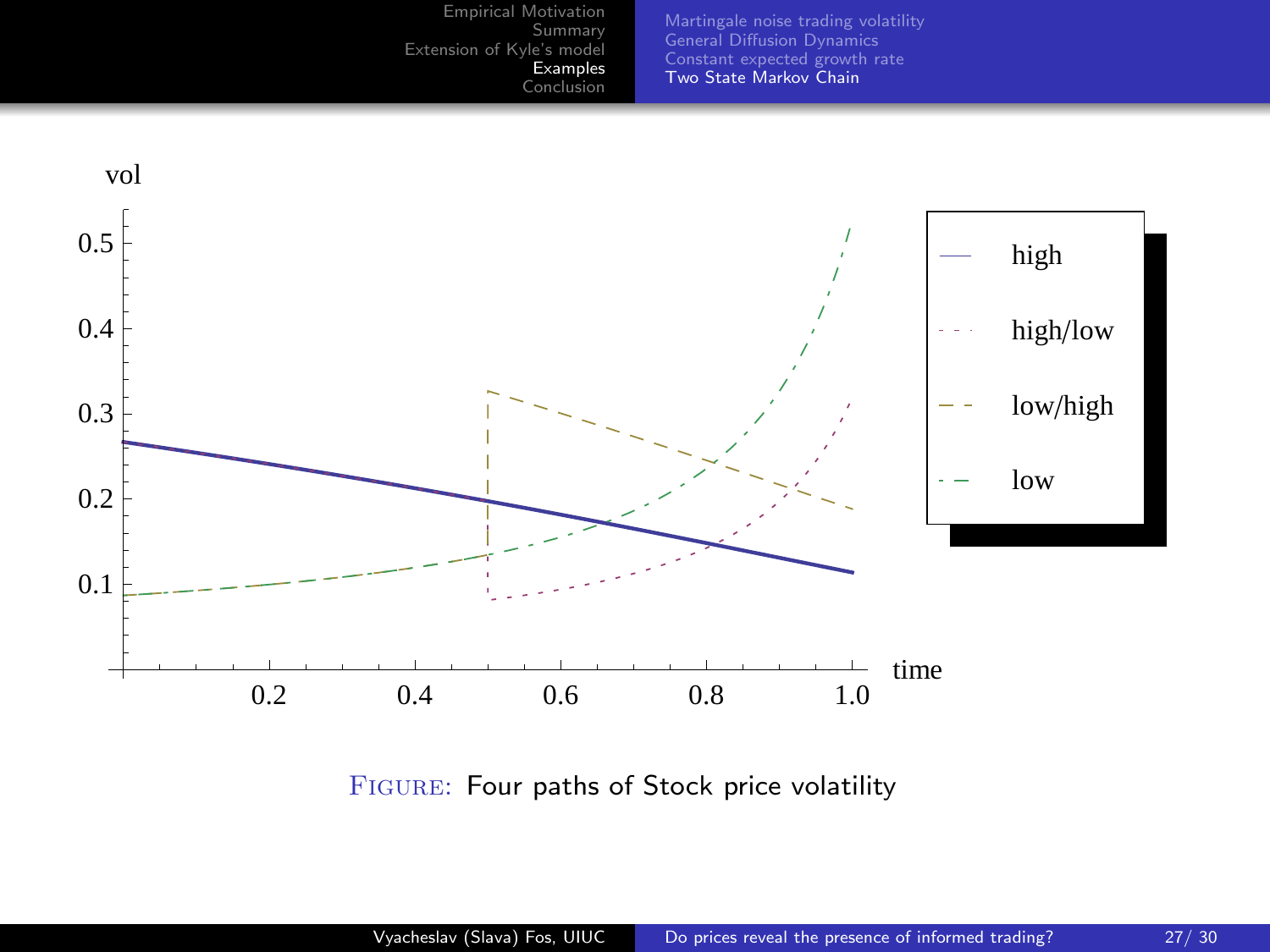[Empirical Motivation](#page-1-0) [Summary](#page-24-0) [Extension of Kyle's model](#page-31-0) [Examples](#page-38-0) [Conclusion](#page-52-0) [Martingale noise trading volatility](#page-38-0) [General Diffusion Dynamics](#page-40-0) [Two State Markov Chain](#page-44-0)



Figure: Four paths of uninformed traders execution costs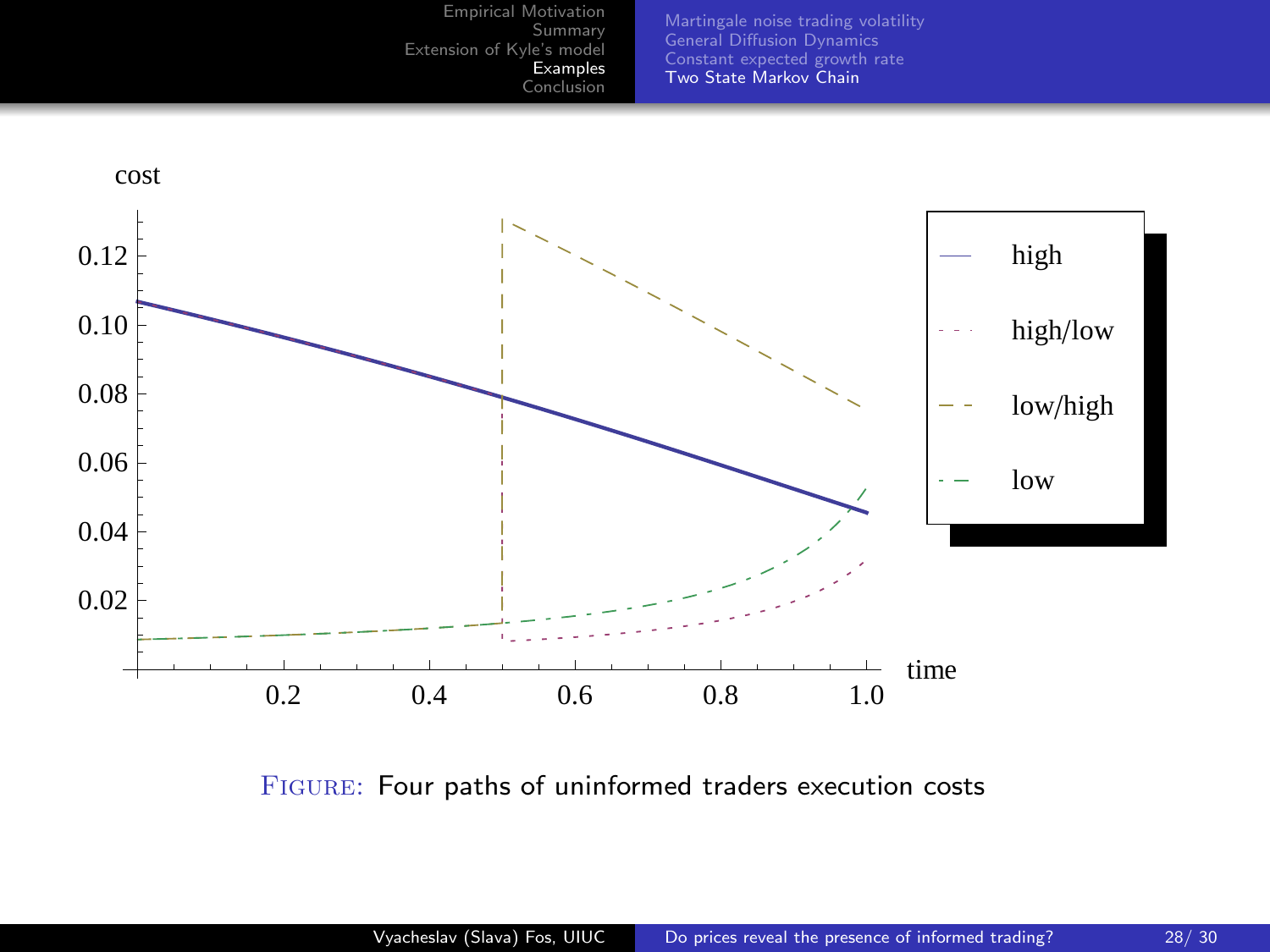| <b>Empirical Motivation</b><br>Summary<br>Extension of Kyle's model<br><b>Examples</b><br>Conclusion | Martingale noise trading volatility<br><b>General Diffusion Dynamics</b><br>Constant expected growth rate<br>Two State Markov Chain |
|------------------------------------------------------------------------------------------------------|-------------------------------------------------------------------------------------------------------------------------------------|
|------------------------------------------------------------------------------------------------------|-------------------------------------------------------------------------------------------------------------------------------------|

|                                                                                                           | Noise trading volatility paths |       |       |                   |
|-----------------------------------------------------------------------------------------------------------|--------------------------------|-------|-------|-------------------|
|                                                                                                           | high                           | low   |       | high/low low/high |
|                                                                                                           |                                |       |       |                   |
| Total 'number' of uninformed $\int_0^T \sigma_t^2 dt$ )                                                   | 0.16                           | 0.01  | 0.085 | 0.085             |
| Average price impact $(\int_0^T \lambda_t dt)$                                                            | 0.487                          | 1.740 | 1.023 | 0.853             |
| Execution costs $\left(\int_0^T \lambda_t \sigma_t^2 dt\right)$                                           | 0.078                          | 0.017 | 0.054 | 0.057             |
| Normalized execution costs $\left(\frac{\int_0^l \lambda_t \sigma_t^2 dt}{\int_0^T \sigma_t^2 dt}\right)$ | 0.487                          | 1.740 | 0.636 | 0.671             |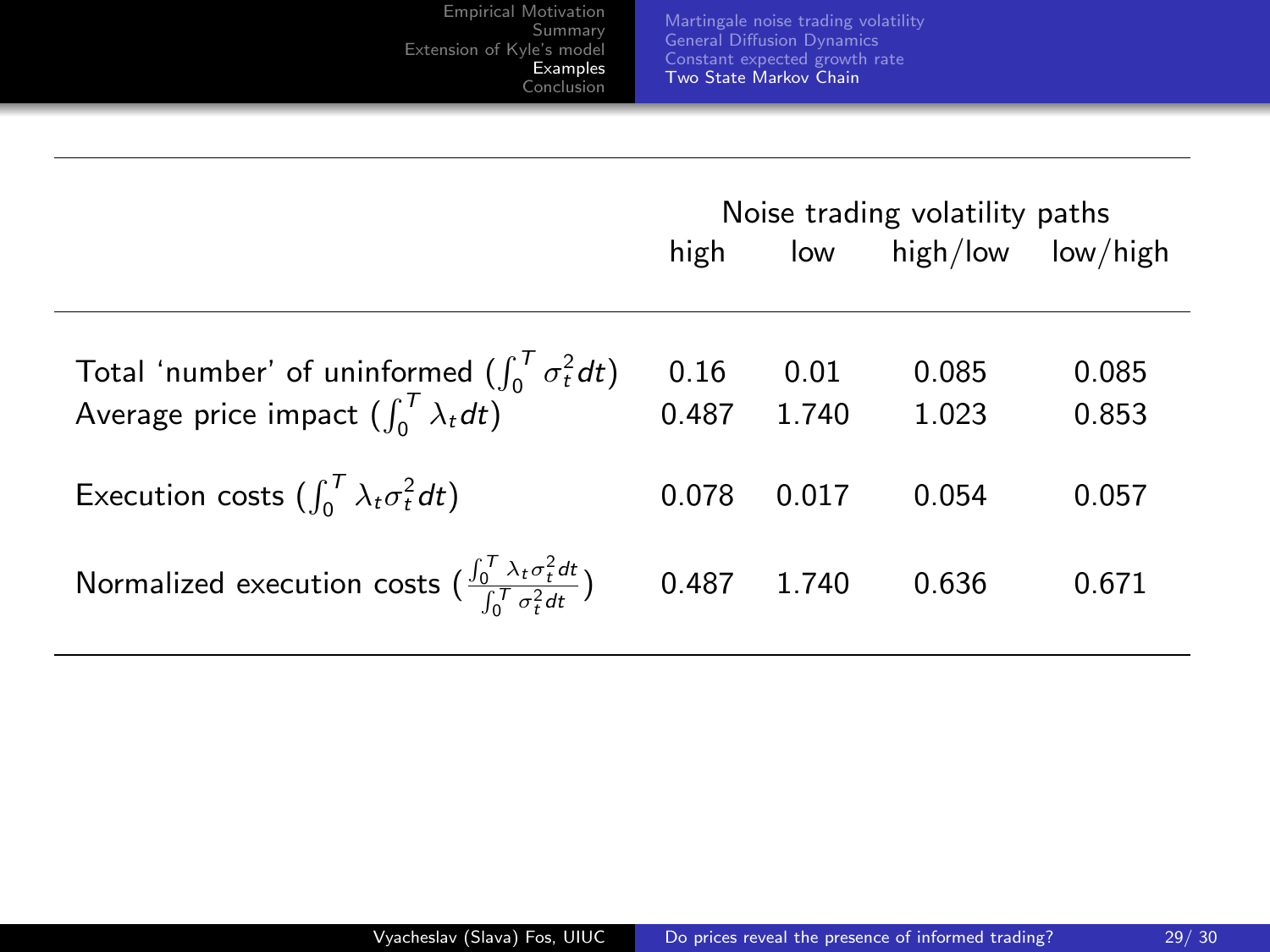| <b>Empirical Motivation</b><br>Summary<br>Extension of Kyle's model<br>Examples<br>Conclusion | Martingale noise trading volatility<br><b>General Diffusion Dynamics</b><br>Constant expected growth rate<br>Two State Markov Chain |
|-----------------------------------------------------------------------------------------------|-------------------------------------------------------------------------------------------------------------------------------------|
|                                                                                               |                                                                                                                                     |

|                                                                                                           | Noise trading volatility paths |       |          |          |
|-----------------------------------------------------------------------------------------------------------|--------------------------------|-------|----------|----------|
|                                                                                                           | high                           | low   | high/low | low/high |
|                                                                                                           |                                |       |          |          |
| Total 'number' of uninformed $\int_0^T \sigma_t^2 dt$ )                                                   | 0.16                           | 0.01  | 0.085    | 0.085    |
| Average price impact $(\int_0^T \lambda_t dt)$                                                            | 0.487                          | 1.740 | 1.023    | 0.853    |
| Execution costs $\left(\int_0^T \lambda_t \sigma_t^2 dt\right)$                                           | 0.078                          | 0.017 | 0.054    | 0.057    |
| Normalized execution costs $\left(\frac{\int_0^l \lambda_t \sigma_t^2 dt}{\int_0^l \sigma_t^2 dt}\right)$ | 0.487                          | 1.740 | 0.636    | 0.671    |

- Average price-impact is not informative about execution costs to uninformed traders.
- Normalizing by 'abnormal' trading volume is crucial.
- Even so, average execution costs to uninformed are path-dependent.